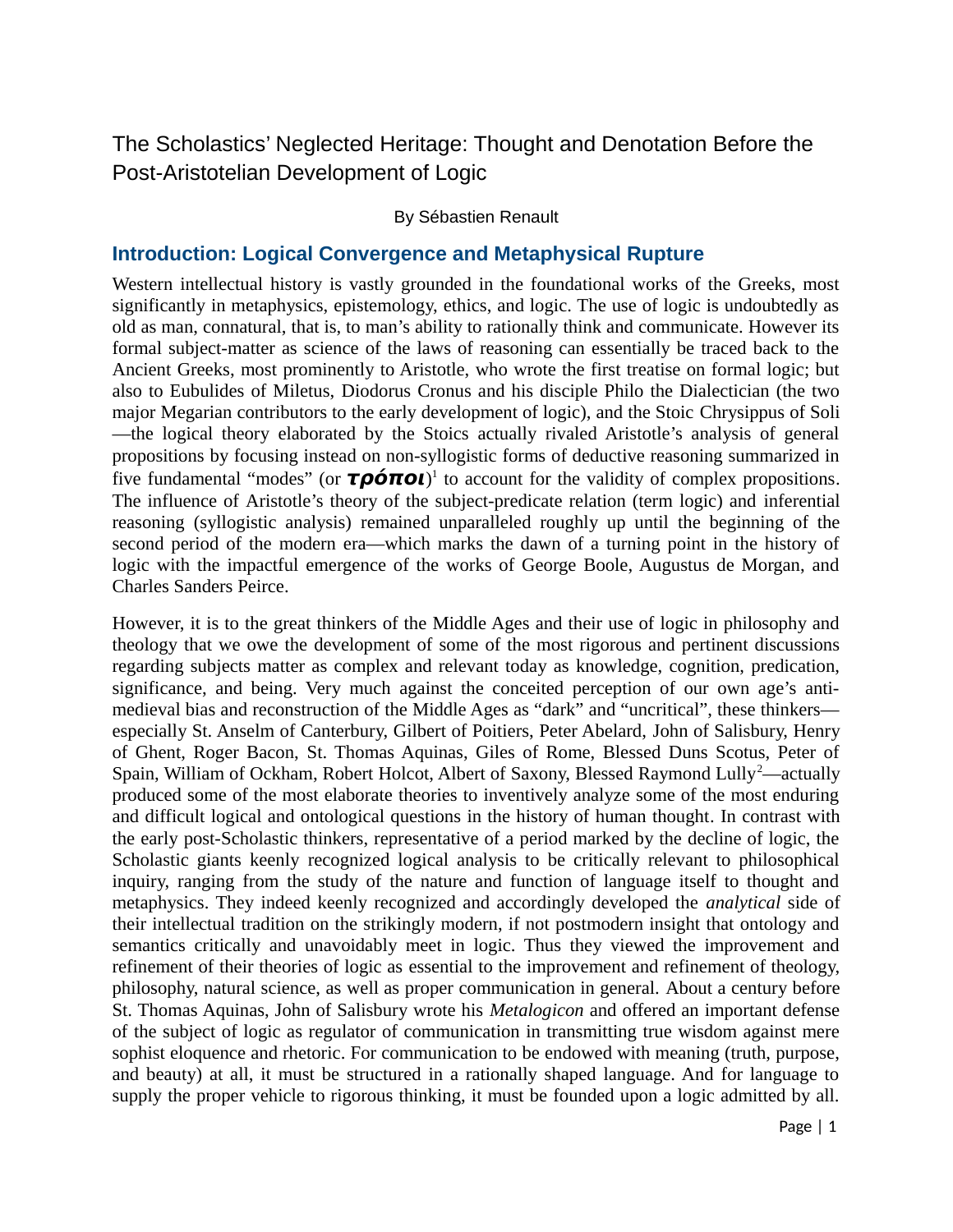Indeed we positively need the common basis of reason and its natural propensity to express itself by way of the universal laws of logical reasoning in order to guarantee the viable *ethical* and *epistemological* bases of life and thought in a free society. Thus posing relativistic indifferentism as the principle to guarantee "freedom" for all is not only intrinsically inimical to both reason and freedom itself, but is also necessarily self-defeating—for no man actually thinks rationally without implicitly relying on reality's inner logos; nor can any man bereft of reason (hardly a man, that is) ever begin to taste real freedom.

Modernity's founders departed from the Scholastics' subtle approach to the discipline of logic used as an intellectual instrument capable of renewing linguistic, philosophical, and ontological analyses. The latter had begun to probe the inner ability of logic to lead beyond Aristotle's combined analysis of predication (grammar) and theory of ontology (metaphysics), however dependent they generally remained on his universal *categories*—i.e. the different kinds of predicates of a subject or ways of being Aristotle established, the differentiation of which yields two main sets of predications: that which represents an *x* predicable of *P*; and that which represents a *y* found in *P*. Instead of pursuing the Scholastic approach and use of logic, the Renaissance era renewed with rhetoric, the art of effective persuasion, which also reintroduced the art of sophistry and its arsenal of logical fallacies. The stress on rhetoric inherited from the Renaissance was passed down to the following era, or early modern period. In accordance with Kant's restrictive construct of "pure reason", modernity went on to eventually declare the deductive science of logic to be complete on the grounds and premises of Aristotle's inferential method. The *weltanschauung* that finally arose with the wake of modernity put the stress exclusively on the world conceived as natural—i.e. as a unified closed physical system without any reference to God. Drawing from the spectacular developments of classical mechanics by way of the extension of its field of application to astronomy (most significantly through the respective works of Galileo, Huyghens, and Newton), the empiricists and rationalists of the early modern era commonly endeavored to provide a completely rational explanation for everything they conceived the world to consist of. By so doing, they resolutely sought to strike the final blow to the medieval worldview—predicated upon the harmony of faith (*fides*) and reason (*ratio*)—so as to secure its downfall once and for all.

Within the past hundred and twenty years the subject of logic has become broader in its scope, departing from the realm of the natural languages in relation to which it was first systematically studied among the Greeks. It slowly grew from what is labeled 'traditional logic' to what is known today as symbolic logic. At its early stage, symbolic logic mostly developed as a mathematical extension of traditional logic. Boole's system, for example, brought about a significant technical progress to classical syllogistic by virtue of being laid out and functioning as a formulaic language governed by algebraic laws. However, Boole's logic was not conceived to actually depart from the principles of Aristotle's theory. And so it did not. Instead, it proved capable of bringing together Aristotelian logic of *terms* and Stoic logic of *propositions* convergence which together gives a measure of the strength and intrinsic weakness characterizing Boole's calculus; for the symbols it uses to algebraically denote the relationships between terms (Aristotelian general/primary propositions combining a subject-term and a predicate-term) are the same as those used to denote the relationships between complex statements (Stoic-like/secondary propositions).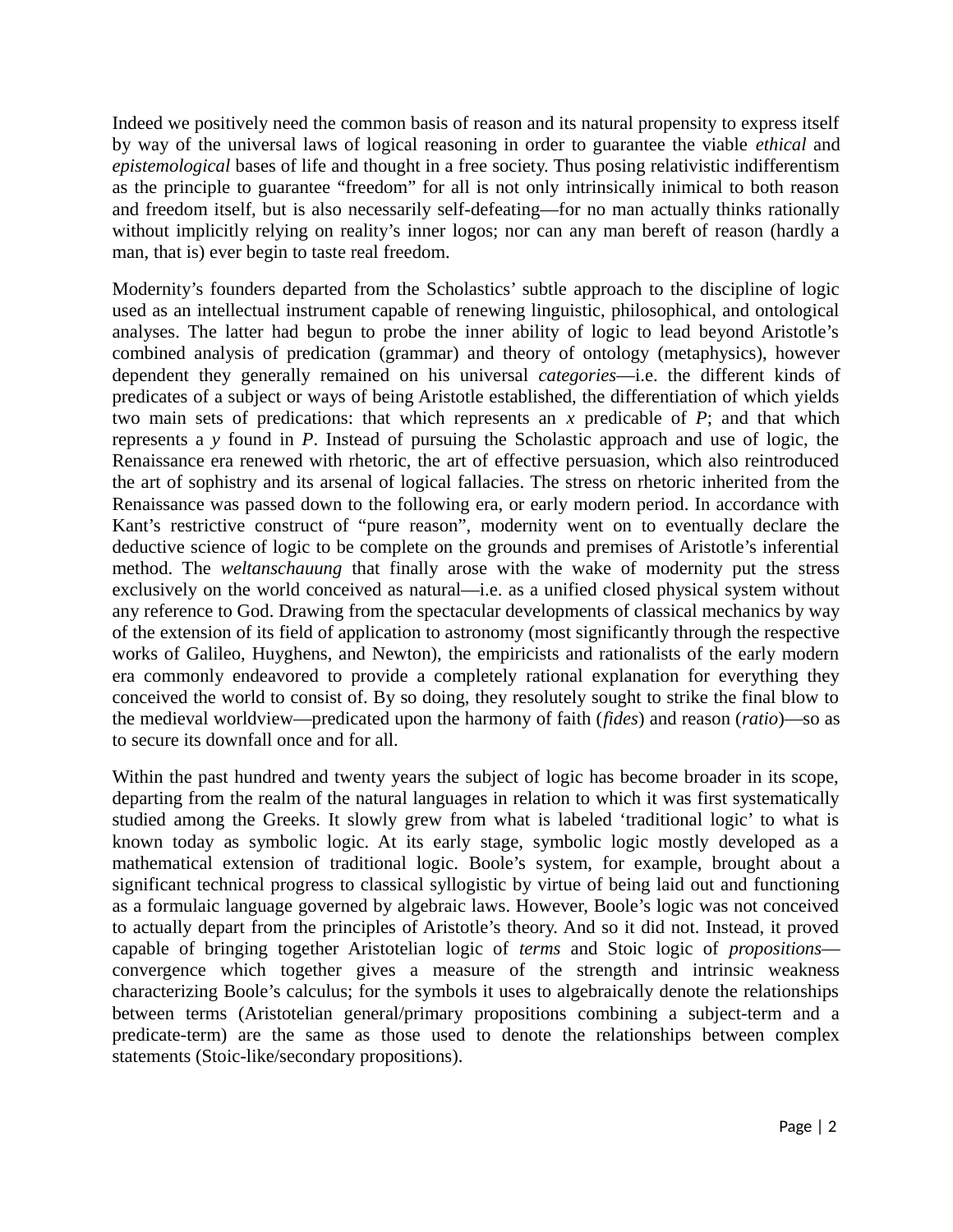Overall the Scholastics' wide variety of metaphysical speculations, semantic-noetic theories, and logical analyses have been together unduly forgotten and crudely identified with a generalized conception of "traditional metaphysics". This grave misconception was introduced by the first generations of post-scholasticism during the early modern period and carried on, notably with the gradual development of post-nominalist ontologies and conceptions of language. It was unfortunately fostered at some stages of the history of the post-Tridentine Church, though with good apologetic intentions. While seeking to revive Thomism, which Pope Leo XIII would critically call for in his 1879 encyclical *Aeterni Patris*, a reductionist and uncritical tendency established itself among more casual philosophy instructors and clumsy theologians to simply identify Aquinas' thought with the kind of Thomism put forward in seminary textbooks for the purposes of basic apologetics. From the perspective of the intellectual fashions that eventually arose in the beginning of the twentieth-century, concepts with metaphysical overtones rung very suspicious. The general view that became the basis for the creed of the rising analytic philosophers was that progress in metaphysics could only be made by discarding old concepts and altogether forsaking metaphysical inquiries. Finally, the postmodern susceptibilities associated with the dogmas of positivism that only objects and concepts that are perceptible by sense knowledge and testable by the scientific method are real and meaningful have left a vast majority of educated people today almost entirely unaware of the actual nature and function of metaphysics. Given the still prevalent influence of strong contemporary prejudices inherited from logical positivism's own epistemological and ontological postulates that no statement purporting to refer to a reality irreducible to sense experience can possibly have any real meaning, it is no wonder that the irreducible richness and perennial relevance of scholastic metaphysics and conceptions of the relationship between meaning, reference, and knowledge tends to escape the awareness and interest of the intellectual community at large (including most philosophical and theological circles).

The sophisticated care taken by the great scholastic logicians and theologically-trained masters in semantically and ontologically distinguishing between to mean (*significare*), to refer (*nominare* and/or *denotare*, by way of extensionally referring)<sup>3</sup>, and to know (*cognoscere*) is one of the key features of their complex and correlated analyses of language, logic, and being. While the problem of distinguishing between and relating words, concepts, and things has remained an open field of investigation in both speculative and practical contemporary sciences, the medieval approach offers a quality and depths of perspective lost with the modern construct of an essential separation between the subject matter of knowledge and that of metaphysics. For the great Schoolmen, grammar, noetic, and ontology imply each other, for language is a sort of *speculi verbum* or analogous mirror of the extra-linguistic world, itself viewed as a language or word (*verbum*). Thus reality's inner semantics informs the abstracted semantics of grammar through the knowing mind (**νοῦς**, *intellectus*) providing the concept (*verbum mentis*) of the form of the object it knows by way of intellection. Hence the typically modern confusions born of the constructed opposition between epistemology and metaphysics are absent of their unified considerations and accounts about language, cognition, and that which is (*quod qui est*).

Because reality is spoken into existence, the structure of human speech, by way of the conception (*ratio*) of the thinking mind, echoes the relationship between being (ontology) and word (grammar). Creative divine speech supplies human speech as its ultimate causal exemplar. There lies the latter's non-animalistic ability to speak the intelligibility of that which is the case<sup>4</sup> (reality). As the Scholastics clearly and rightly assumed, the theological and metaphysical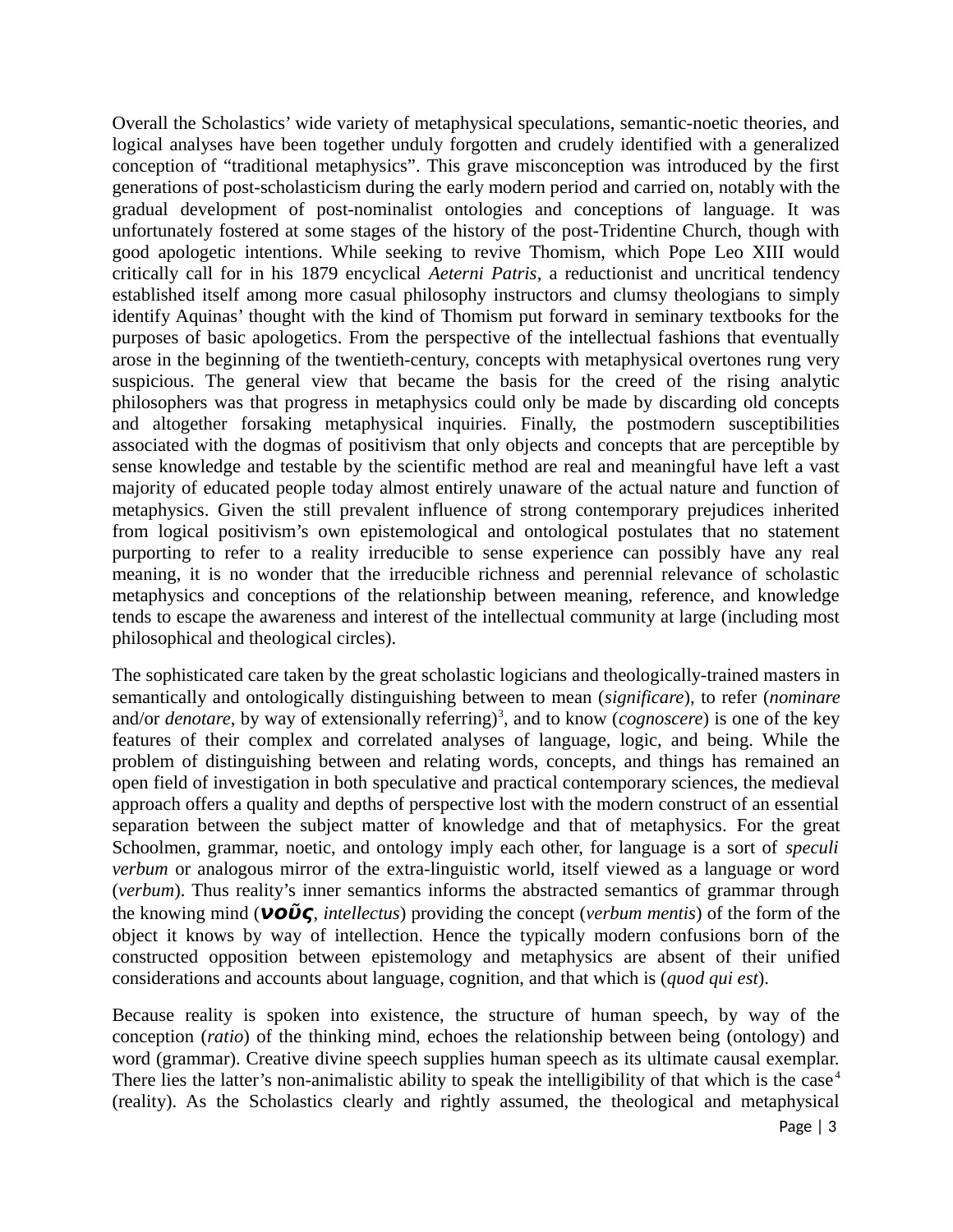sciences cannot be fruitfully severed from the linguistic, logical, and semantic framework of rational analysis and discourse. Theology, drawing from both instruments of knowledge, faith and reason, endeavors to correctly account for the mystery of the Triune God's revelation. Besides the data of revelation itself, it presupposes a coherent frame of rational intelligibility and sematic reference. Metaphysics, primarily concerned with the study of the first principles of all knowledge, equally presupposes a specifically rational and semantically structured form ("universe") of discourse to meaningfully function as science. Thus on the one hand, scholasticism's speculative sciences and central conception of knowledge suggests a convergence of deep-seated interests, notably of twelfth and thirteenth-century semantics and ontic theories with contemporary semiotic studies, structural linguistics, philosophy of mind, and the cognitive sciences. But on the other, the distinctively anti-metaphysical bias of the modern mind on reality and meaning suggests an insurmountable rupture from the scholastic mind's specific concerns and worldview. Credence given to the latter betrays together much ignorance of the far reaching works of the great Schoolmen and a disturbingly naïve overconfidence in the view that *only* the modern scientific method and its exclusively empirical results can guarantee true knowledge. Whether the positivist *intelligentsia* acknowledges it or not, the modern mind's specific concerns and worldview have themselves very much remained metaphysically conditioned. The scientific metaphysics undergirding the self-certified epistemology and materialistic ontology of much scientific research and philosophical discussions today is indeed quite easy to detect and deserves unrestrained criticism.

It behooves non-medieval interpreters of their works not to misconstrue and underestimate the Scholastics' multifaceted theories of signification, predication, and being on account of modern simplifications and intellectual predispositions. Good grammarians, the pre-modern masters were also good semioticians, and no less good metaphysicians. As such, they ultimately labored as theologians and accordingly endeavored to forge a theological discourse (a language about God) affording them with enough predicative precision to correctly state and explain the truths of divine revelation without falling into the two opposite pitfalls of univocal and equivocal predications (their main means of logical reference and theo-semantic carefulness being the subtle use of analogical predication). Thus their grammatical, logical, and metaphysical insights came to a new level of fruition in relation to the sacred matters under consideration in the theological science, which they rightly understood and held to be the "queen of the sciences" (*regina scientiarum*).

## **Quantification and Logical Ontology: Frege, Peirce, and the Scholastic Masters of the "Dark Ages"**

Much development did eventually follow the progress initiated by Boole and others. The mathematician and philosopher Gottlob Frege, whose groundbreaking contribution was indeed little acknowledged at the time he published his logical works<sup>5</sup>, introduced the subject-matter of contemporary logic. In his 1879 *Begriffsschrift*, Frege introduced his highly innovative ideography. In *Begriffsschrift*, Frege did nothing less than basically achieving Leibniz's project of a *linga characterica* for pure thought—i.e. of a thoroughly artificial language governed solely by the logical rules of an unadulterated deductive calculus. In addition to the purely logical theory of deduction introduced by his method of notation in *Begriffsschrift*, Frege cemented his pioneering influence in the vast field of post-Aristotelian logic by introducing his theory of quantification. The innovation which had allowed Boole to algebraically analyze syllogistic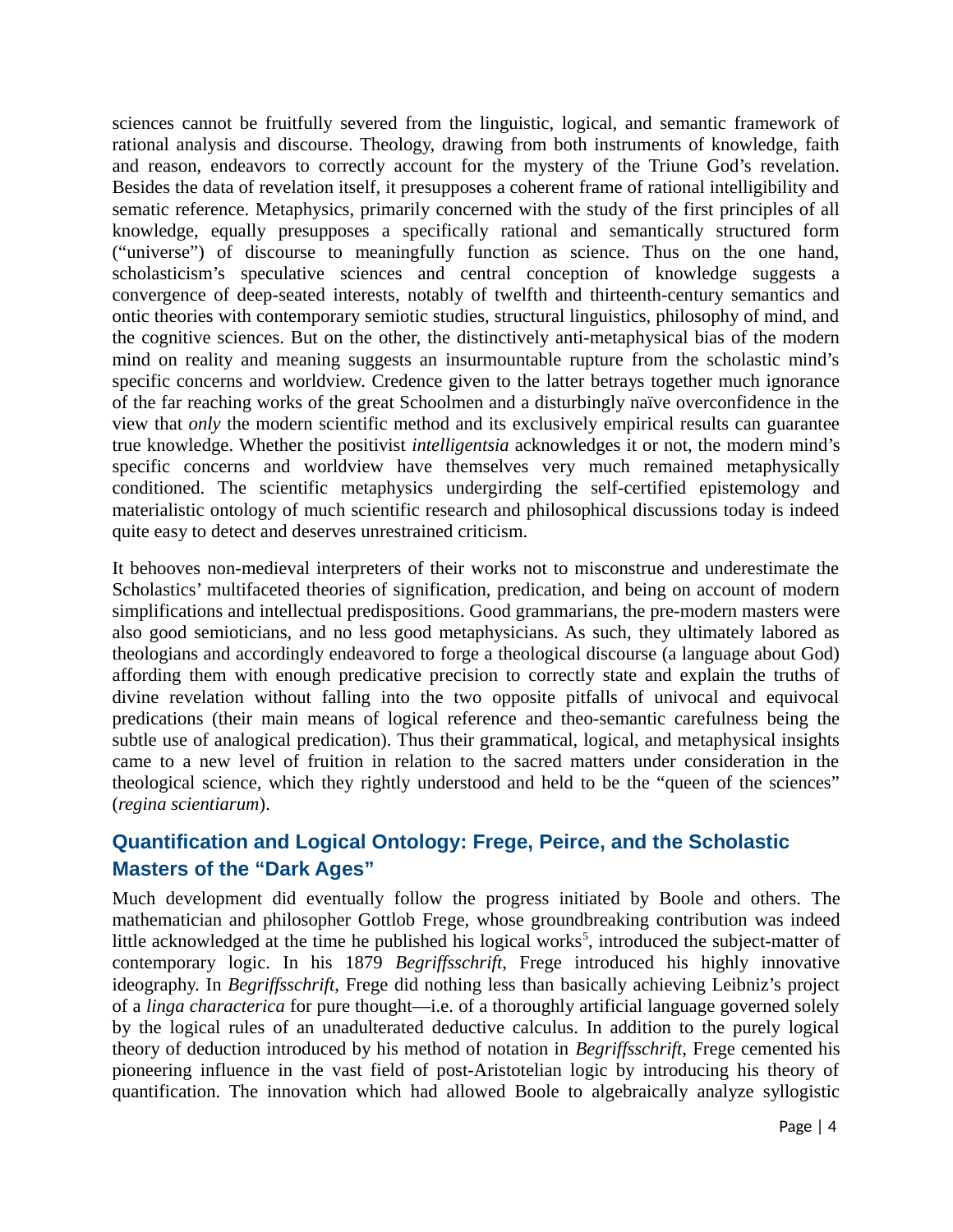arguments relied on the introduction and use of the notion of complementary classes of things e.g. if *x* denotes a class of things under the descriptive constraint of a particular predication, then  $(1 - x)$  denotes the complementary class of things under the descriptive constraint of the negation of that particular predication. But Frege was keen to underscore that the Boolean synthesis of Aristotle's logic of general terms and the Stoic's propositional logic, besides confusingly treating of the validity and modes of predication of both term propositions and singular sentences under the same algebraic symbols, fell short of providing an expression for judgments of existence and ultimately lacked the resources of quantification. Frege's project in *Begriffsschrift* resolutely departed from the twofold limitations together of traditional syllogistic and its Boolean algebraic interpretation. The strictly syllogistic format and focus of Aristotelian logic on general terms did not allow it to account for the non-syllogistic validity of logical arguments expressed in secondary propositions. Likewise Boole's treatment of syllogistic supplies a method and notation to logically represent, combine, and derive new statements in accordance to the specific rules of his algebra. But these rules do not supply the purely logical framework for non-syllogistic arguments. The referential structure of such arguments, as indicated above, was first investigated and accounted for by the Stoics' propositional system of logic. By combining propositions, one can derive non-syllogistic forms of deductive reasoning to construct the arguments that constitute the objects of logic. These arguments consist of two premises that include a composed proposition (*if*…, *then*…) and a single proposition asserting the antecedent's truth value and merging into its composition. The first two Stoic *tropes* were labeled *modus ponens* and *modus tollens* by the Scholastic logicians. They may be expressed in modern notation as follows: (1) *p*  $\supset q$ , *q* ⊢ *p*; and (2) *p*  $\supset q$ , ~ *q* ⊢ ~ *p*.

Frege's original insight and contribution to the post-Aristotelian development of logic can be summed up in his uniquely discerning realization that the syntax of grammarians is unfit to describe the reality of logical relationships. For it confuses the relationships between thoughts with the relationships between judgments, coordination, and inference. Frege, therefore, attempted to separate the strictly logical determinations of thought from the rules associated with the linearity of natural languages upon which logic had historically been elaborated. As with the Scholastics before him, Frege's logical investigations geared his thoughts toward attempting to grasp the rapport obtaining between linguistic entities and the extra-linguistic world. To do so, he recognized the need to logically account for statements about "all" or "some" things (i.e. statements containing expressions for multiplicity and generality) and move beyond the grammar-based apophantic analysis of propositional logic to an extended analysis of logical predication using *quantifiers*—independently of Charles Sanders Peirce whose own analysis considered universal and existential quantifications from the restricted perspective of propositions using conjunction and disjunction, respectively. Prior to such pioneering figures as Peirce and Frege in the late 19th century though, it is important to remember that the various medieval semantic theories and early "quantificational" analysis in natural language developed by the scholastic masters had already begun to open the way to modern theories of quantification. Frege specifically introduced and refined quantifiers in order to functionally assign (or logically map) attributes to variables semantically denoting mathematical or realworld entities. Such assignments he was therefore able to define as *predicates* in a broader sense than could ever the monadic predicate of classical analysis restricting it to being one/monadic term, namely the one/monadic attribute to the subject. Thus instead of restraining the validity of an argument to the syllogistic format of grammar-based apophantic statements, the extended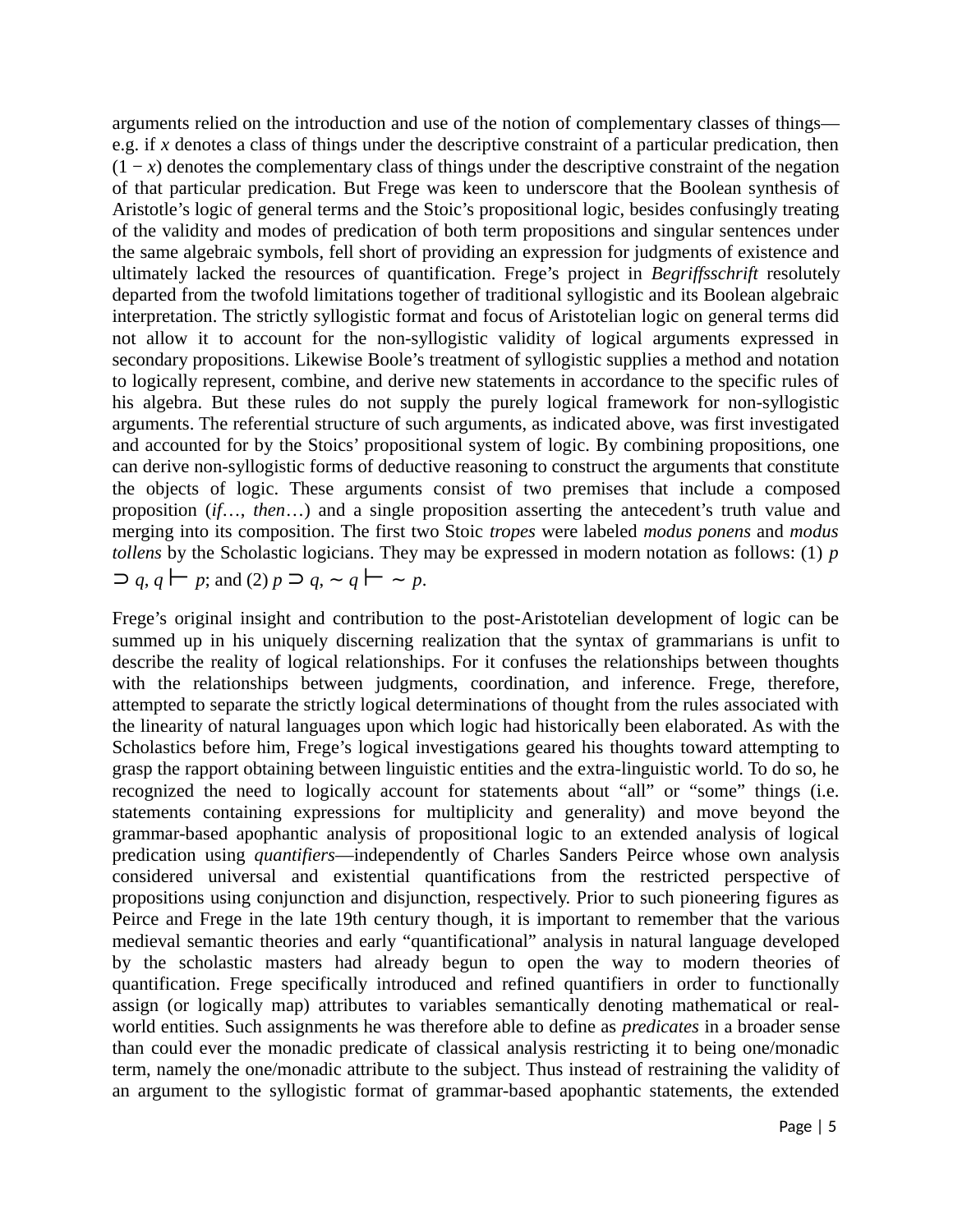conception of the predicate introduced by the Fregean analysis of propositional functions with quantified variables defined the "arity" of a predicate (accordingly conceived as a relation), that is, the number of arguments (*x*, *y*, *z*,…) which may be assigned to a propositional function '*Φ ()'* in order that it may meaningfully assume the value of true or false. The arity of a predicate is therefore defined as a function of the number of logical variables (or "subjects") that may be assigned to that given predicate. Each predicate so conceived thus possesses a particular "domain" comprising monadic, binary, ternary,…, *n*-ary logical variables.

Let us take the following argument *'X'*:

 $(H<sub>1</sub>, p)$  All multiple of 10 are even

\_\_\_\_\_\_\_\_\_\_\_\_\_\_\_\_\_\_\_\_\_\_\_\_\_\_\_

 $(H<sub>2</sub>, q)$  40 is a multiple of 10

(C, *r*) Therefore, 40 is even.

Syllogistically, this is a valid universal affirmative categorical argument wherein '40' stands as the predicated predicate of '10', the monadic subject, to yield a conclusion consistent with the major premise  $(H_1)$ . But if we break up its syllogistic general format, we are left with three discrete statements which can longer be regarded as parts of a valid argument in propositional calculus terms:

*p*, *q* ∴ *r*

A scholastic look at *'X'* using categorematic (*categoremata*) and syncategorematic terms (*syncategoremata*) provides an alternative approach to the modern treatment of the universal quantification of the predicate. The scholastic theory of supposition (or theory of reference), allows for such an alternative to what is now known as modern first-order logic (or quantification theory). This pre-modern theory, which investigates the meaning of words in terms of their different modes of reference (*modi significandi*), specifically distinguishes two main referential functions for terms to assume according to which such terms are themselves distinguished as *categorema* and *syncategorema*. Categorematic terms can assume and functionally be the subject or the predicate of a logical proposition insofar as they, by themselves, have signification (*per se aliquid significant*). Such are names, substantives, adjectives, verbs, which do not necessarily fall under the scope of logic. Syncategorematic terms, on the other hand, cannot be the subject or the predicate of a logical proposition because they do not by themselves have any signification (*non per se aliquid significant*). They can acquire it by association with categorematic terms. Unlike the *categorema*, the *syncategorema* specifically fall under the scope of logic and function like modern logical connectors and quantifiers (*et*/and; *si*/if; *vel*/or; *omnis*/every, any, all; *nonnullus*/some, a few). For example in the proposition "man is mortal", the word "man" together signifies human nature and "suppositions" for every singular man there is (*suppositio pro omnis homo*, as might technically have said a medieval logician); as for the word "mortal", it both signifies the abstracted universal characteristic of mortality and "suppositions" for all individual men as subjected to death. Returning to the argument above, setting up  $P_1(x) = M(10)x = "x$  is a multiple of 10", the proposition can be used categorematically to allow for the "universal quantification" of the predicate "*x* is a multiple of 10" and conjointly (syncategorematically) refer to the number of values, including  $x = 40$ , for which  $M(10)x$  is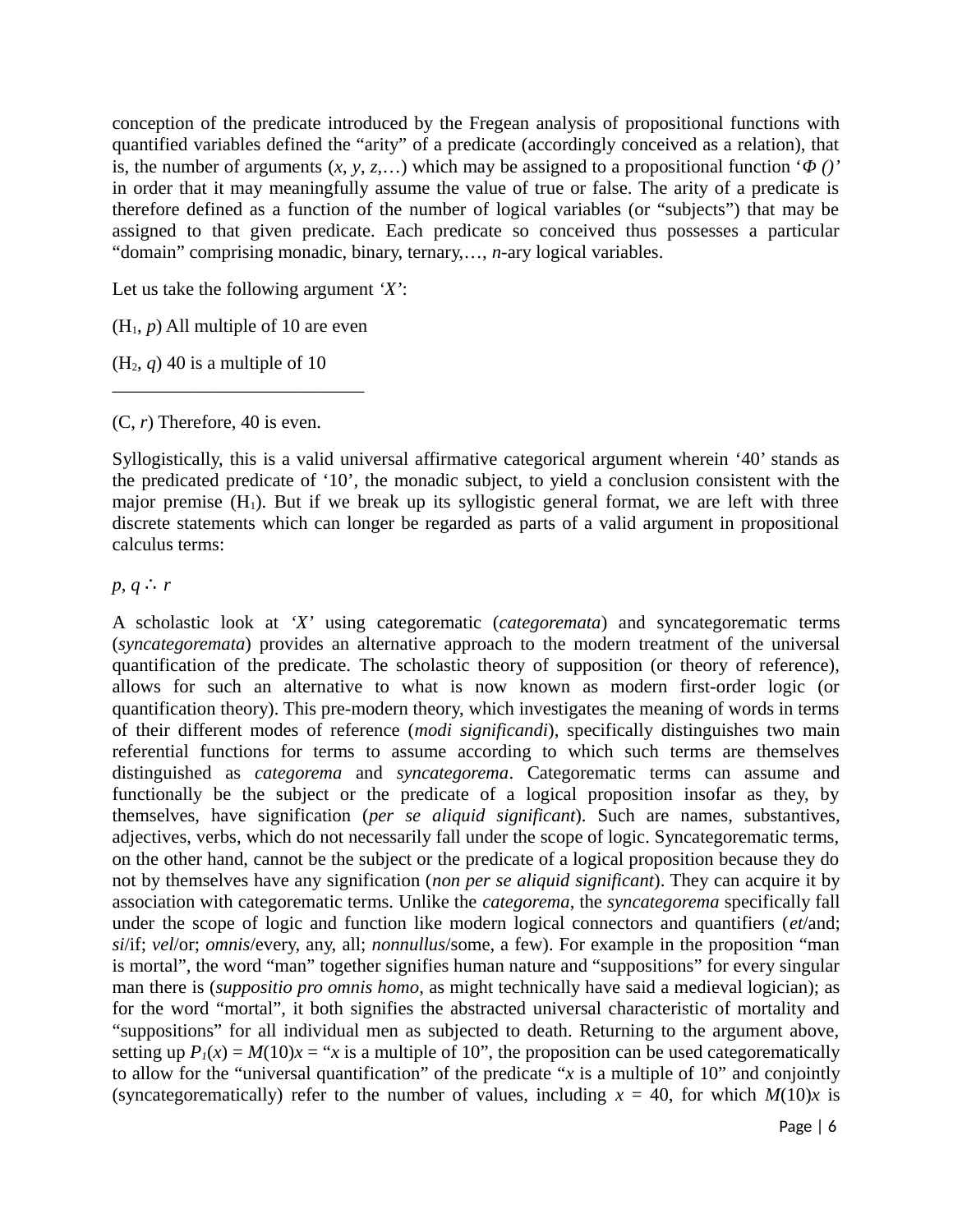actually true, implying the other predicate  $P_2(x) = x$  is even". Thus in "*x* is a multiple of 10", "multiple of 10" has categorematic signification and "suppositions" for every singular value of *x* with which *P*(*x*) = *M*(10)*x* is true (*suppositio pro omnis multiplicatio per decem*); as for the other predicated property of being "even", it both signifies the abstracted universal characteristic for all individual instances of *x* falling outside the set of "not even".

The quantification approach used in modern logical theorizing can retranslate *'X'* to express it in the predicate logical format of a propositional function as:

(∀*x*)[*M*(10)*x* → *Ex*]

Immersed in an extended predicative domain, *'X'* is always formally valid, so far as the predicate variables remain undefined. Thus a propositional function in predicate logic takes on a truthvalue on the basis of the set of all objects (mathematical and non-mathematical entities) in the real world as opposed to remaining constrained by the semantically content-free syllogistic format of an argument like *'X'* stated in terms of *p*, *q*, and *r*. Frege's ingenious conception of the extended predicate provided a modern solution to logical difficulties the Scholastics had already partially detected in analyzing the semantic confusion arising with the equivocal sense of the copula 'is' in referring to existence (*esse*) and use of other verbs, especially intransitive verbs. Frege represents both a turning point and a true continuation of the great medieval logicians: a turning point through his original conceptual analysis and functional theory of predication ('functional' in the mathematically modern sense of the concept of a function); a continuation through his philosophical vision and commitment to the view that the axioms of the logical calculi express immanent (unchanging) truths otherwise known intuitively. These truths, the Scholastics held, pertain to the ontological nature of reality and equally constitute the fundamental rules of the thinking mind. Hence logic, together for Frege and the scholastic masters, is properly the science of the truth-value of being and of its intelligibility. Is it any wonder that what most of twentieth-century philosophy taught to the world by way of departing from both logic and reality would eventually translate itself so pervasively at the beginning of the next century in the prevailing trends of a worldwide culture characteristically enamored with the dogmas and slogans of relativism and sentimentalism?

Another significant modern connection with the Scholastics' ontological worldview, semiology, and plural use of logic is found in the works of the abovementioned American mathematical logician and philosopher Charles Sanders Peirce, especially in his theory of triadic signification and logic of relatives—his calculus of relations $<sup>6</sup>$  and three-valued logic representing one of</sup> Peirce's main contributions to the development of polyadic logics. Pierce specifically analyzed the logical features of *n*-adic relations. Along Peirce's own line of careful inspection, a medieval logician would certainly notice the undergirding triadic logical format grammatically at play between the case of the subject (nominative), the direct object (accusative), and the indirect object (dative). Pierce's analysis goes further though in that it accounts for the general triadic *relation* obtaining in a proposition involving three logical subjects which cannot be reduced to a dyadic proposition. For example, Peirce regarded a proposition such as:

*A* makes *B* hope for/be resentful of *C*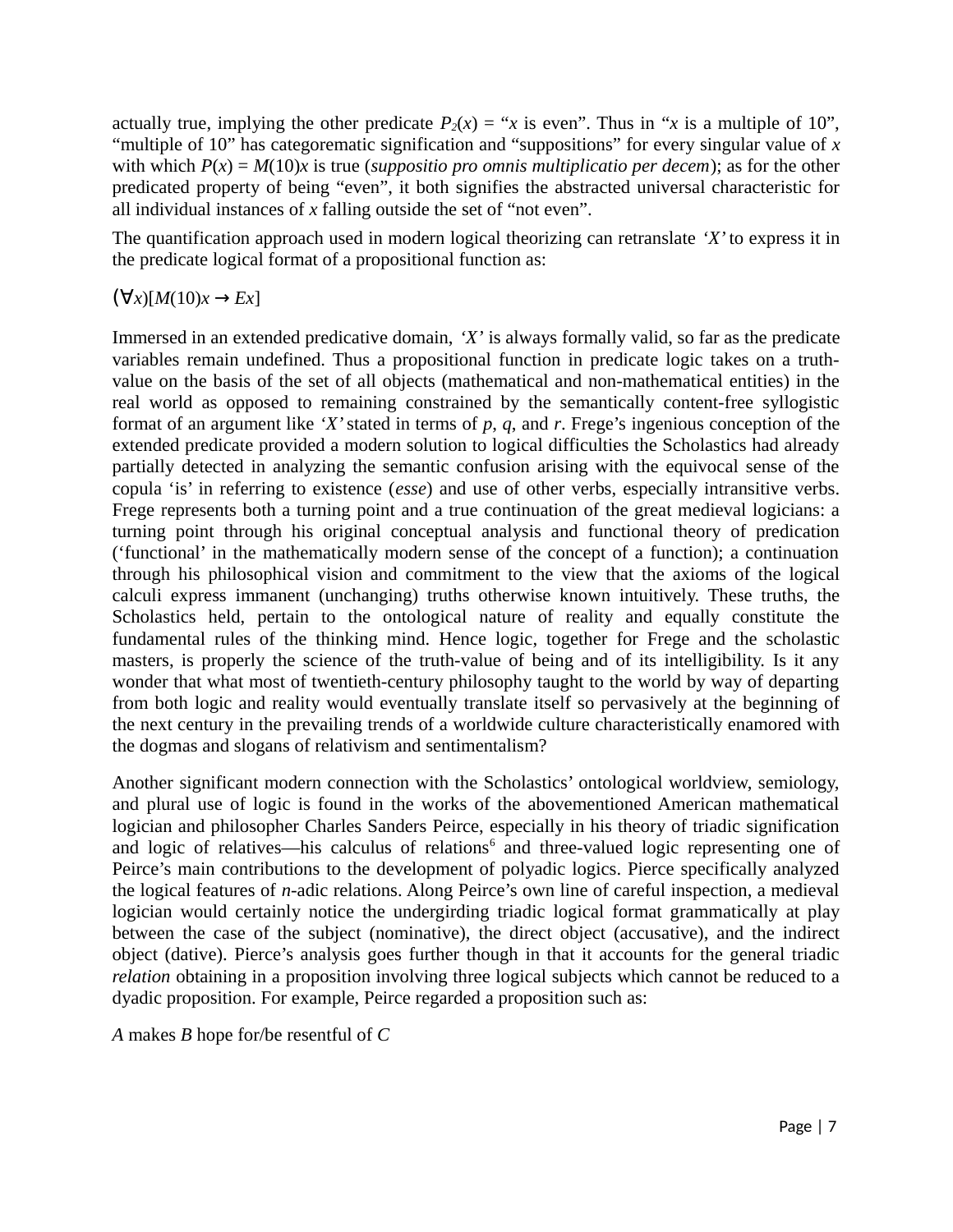to be logically fundamental and irreducible to the format of one or more combined dyadic relations. Hence the three logical subjects *A*, *B*, and *C* of an irreducible triadic relation can be permuted in a total of six equally triadic propositions<sup>7</sup>:

*A* {acting upon/*x*0-verbs} *B* {to/for/by/with/from} *C* 

- *B* {acting upon/"} *C* {"} *A*
- *C* {acting upon/"} *A* {"} *B*
- C {acting upon/"}  $B \{$ "}  $A$
- *B* {acting upon/"} *A* {"} *C*
- *A* {acting upon/"} *C* {"} *B*

Pierce conceived of signification as a ternary process, which he called *semiosis*. 8 With his triple correspondence theory of signification, he defined the latter (signification as such) as a triadic relation involving: (1) a sign—which he technically labeled *representamen*; (2) an object of reference encoded in (1)—the *terminus ad quem* of *semiosis*; (3) a sense decoding (1)—what he labeled the *interpretant sign* of (1).

The Scholastics' scattered and intricate theories of 'threefold signification' tie in with broader considerations as to the nature and structure of knowledge in relation to *quod* (*quid*) *est*. Once again, medieval semiology cannot be conceived and understood apart from the Scholastics' epistemological and ontological speculations. While signification is subordinate to extralinguistic reality (*res*), it is so through the medium of understanding (the *emanatio intelligibilis* generating *cognitionem rei exterioris*) and the linguistic expression of that understanding (*dictio*). Gilbert of Poitiers proposed a coherent triadic account of signification in relationship to knowing and naming, dynamically articulating *essentia rerum in se* (the essence of things in themselves), *intellectus in concipiendo* (understanding a thing in its intellectual conception), and *significare per sermo* (to signify by naming). The produced name or discourse (*sermo*) about that which is the case signifies the thing (*res*), though not directly as it exists in itself, but via an intellectual conception of the mind or understanding (*intellectus*). For Gilbert to know and signify what is the case (*quid est*) as known means that the discourse and the reality the latter signifies by way of the intellect mediating between them through understanding have joined together in a rational way (*rationaliter*). Gilbert's summed up triadic theory of knowledge is encapsulated in these following words of his<sup>9</sup>:

#### **"Tria quipped sunt: res et intellectus et sermo. Res intellectu concipitur, sermone significatur. Sed neque semonis nota, quicquid res est, potest ostendere neque intelligentie actus in omnia, quecumque sunt eiusdem rei, offendere ideoque nec omnia conceptus tenere." (***Expositio Boecium librum primum De Trinitate* **I, 3)<sup>10</sup>**

The crisis of truth and meaning that began to plague the modern mind from the earliest days of post-scholasticism onward stands in direct relationship to the misunderstanding and loss of this basic model for the fundamental process of signification in terms of the specifically distinct but correlated operations of intellection, conceptualization, and speech. St. Thomas Aquinas, whose approach to logic and semantics is closely connected to his epistemology and ontology, developed one of the most exhaustive and coherent scholastic accounts of intellectual procession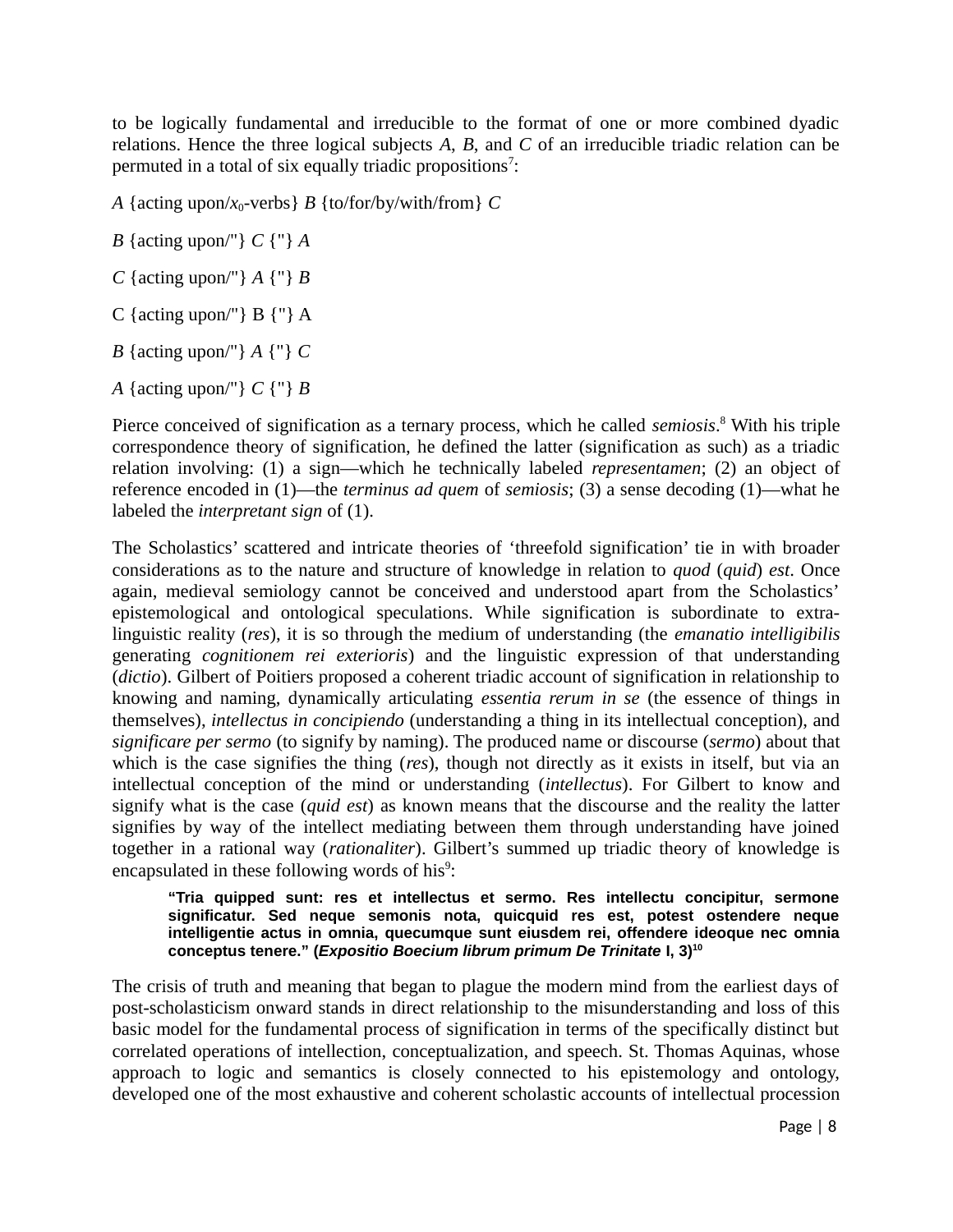and abstraction in correlation with his conceptualist theories of signification, imposition, and reference, shedding new light on the "triangular" relationships obtaining between language, thought, and object. The theologian's own tripartite semantic theory represents an integral component of his carefully crafted conception of knowledge as the dynamic union of the known object with the knowing intellect<sup>11</sup> through the act of understanding the former in itself or in another<sup>12</sup>. Aquinas' explanation of the cognitive process of actualized (meaningful) knowledge specifically hinges around the distinctiveness and proper articulation that must be obtaining between the ultimate objects of the intellect<sup>13</sup>, the immediate universal concepts abstractly formed by the latter<sup>14</sup>, and the order of their designation by means of the actual enunciation of these conceived objects' names. As with other of the great scholastic masters, one of the key semantic problems for Aquinas resided in the underlying difficulties coming into play with the logical treatment of universal concepts, the determination of their ontological status, and the nature of their relation with singular objects of knowledge in the cognitive process. In his theory of knowledge, the representative content born of the intellect's act of understanding<sup>15</sup> stands as the immediate and universal object of the mind's intellection whereby it abstractly conceives of the real, ultimate objects of the intellect—i.e. the individualized essences or *quidditates rerum* of singulars (*supposita*). The way in which the natures of actual individualized things exist in the knowing mind differs from the way in which they exist in themselves. And the way they are universally signified as natures of the individual *supposita* differs from the way they are represented in utterance (*in voce*). The distinction Aquinas draws between the conceptual signifiers of abstracted natures and the vocal signifiers of both the latter and the individual natures of singulars lies at the center of the way he deals with the semantic problem of the meaning attached to universals and the corresponding difficulty of logically handling quantified nomination of common natures. It is through supposition that he solves the confusion that tends to logically obtain between the intelligible species of real abstracted forms and their general terms signifying through nomination:

#### **"Respondeo dicendum, quod in quolibet nomine est duo considerare: scilicet id a quo imponitur nomen, quod dicitur qualitas nominis; et id cui imponitur, quod dicitur substantia nominis: et nomen, proprie loquendo, dicitur significare formam sive qualitatem, a qua imponitur nomen; dicitur vero supponere pro eo cui imponitur." (***Super Sent***., lib. 3, d. 6, q. 1, a. 3, co.)<sup>16</sup>**

For Aquinas a conceptual "imposed" name or term immediately functions as material supposition (oral nomination or written sign) by way of the mind's original abstraction from individualized natures; whereas it functions as personal supposition by referring to the ultimate objects of knowledge—i.e. the things bearing the real natures signified by universal conception. The concept, the very product of thought, itself becomes the informing *species intelligibilis* insofar as it becomes, by relation of similitude<sup>17</sup>, a form in the knowing mind, the immediate object of thought through which the intellect acquires knowledge of the quiddities of actual individualized things. That known conceptualized form (*conceptio*/*verbum intellectus*), in turn, becomes the form of the vocal word (*verbum vocis*) designating both the former and the ultimate objective reference (*rei existentis extra animam*) of the conceived form:

**"…conceptio intellectus est media inter intellectum et rem intellectam, quia ea mediante operatio intellectus pertingit ad rem. Et ideo conceptio intellectus non solum est id quod intellectum est, sed etiam id quo res intelligitur; ut sic id quod intelligitur, possit dici et res ipsa, et conceptio intellectus; et similiter id quod dicitur, potest dici et res quae dicitur per**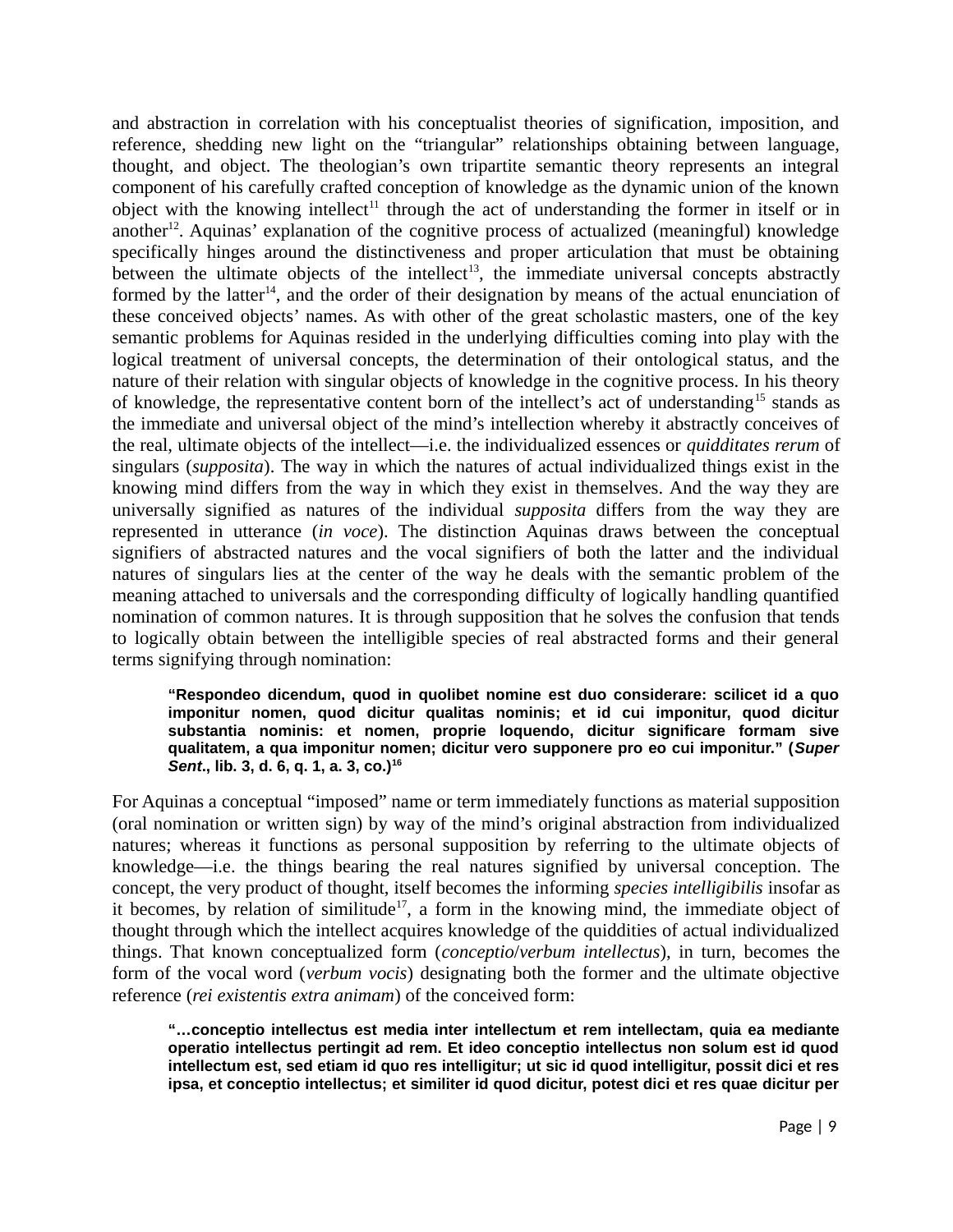#### **verbum, et verbum ipsum; ut etiam in verbo exteriori patet; quia et ipsum nomen dicitur, et res significata per nomen dicitur ipso nomine." (***De Ver.***, q. 4, a. 2, ad 3)<sup>18</sup>**

Thus Aquinas' refined vision of meaningful intellection hinges around a process of twofold signification: 1) signification by way of the inner sign (*verbum mentis* or *conceptum*) of a form, denoting<sup>19</sup> it  $F_x$ , which ultimately refers to an actualized knowable nature, the intellect's proper object or *res extra animam* (denoting it *rea*); and 2) signification by way of the sign (*signum* or *verbum vocis*) of an object *x* (*suppositum*) whose form  $F_x$  it orally and graphically represents. A sign is first produced and intellectually conceived as *res intellecta* (denoting it *ri*); and it is secondly produced and outwardly expressed as *verbo exteriori* (denoting it *ve*). Both thoughts and words are signs. The function of language, as of intellectual conception (abstracting thought), is to signify in various degrees of abstraction from the *supposita*. Concepts (essential predicates = the *species* and *genera*) are similitudes or intellectual forms of the things understood (*rerum intellecta*). As for vocal sounds, they are externalized signs of what is intellectually understood (*intellegitur*).

Aquinas' masterful approach and combined treatment of the cognitive process with the process of signification provides the fundamental structure of a fourfold model of intellection I would summarize on the basis of the following, dynamically connected elements (using the notation introduced above):

- **•** Intellectual Conception:  $F_x \rightarrow r_i$
- **Direct Reference:**  $r_i \rightarrow r_{ea}$
- Double Signification: *r<sup>i</sup>*
- $V_e$ signify *rea* through *Fx* from *x*
- Basis of Abstraction: *x*

In a passage from his *Quaestiones disputatae de potentia Dei*, St. Thomas himself offers a brilliant précis of his percipient insights—otherwise vastly developed and dispersed throughout his writings—on understanding and signification:

**"Intelligens autem in intelligendo ad quatuor potest habere ordinem: scilicet ad rem quae intelligitur, ad speciem intelligibilem, qua fit intellectus in actu, ad suum intelligere, et ad conceptionem intellectus. Quae quidem conceptio a tribus praedictis differt. A re quidem intellecta, quia res intellecta est interdum extra intellectum, conceptio autem intellectus non est nisi in intellectu; et iterum conceptio intellectus ordinatur ad rem intellectam sicut ad finem: propter hoc enim intellectus conceptionem rei in se format ut rem intellectam cognoscat. Differt autem a specie intelligibili: nam species intelligibilis, qua fit intellectus in actu, consideratur ut principium actionis intellectus, cum omne agens agat secundum quod est in actu; actu autem fit per aliquam formam, quam oportet esse actionis principium. Differt autem ab actione intellectus: quia praedicta conceptio consideratur ut terminus actionis, et quasi quoddam per ipsam constitutum. Intellectus enim sua actione format rei definitionem, vel etiam propositionem affirmativam seu negativam. Haec autem conceptio intellectus in nobis proprie verbum dicitur: hoc enim est quod verbo exteriori significatur: vox enim exterior neque significat ipsum intellectum, neque speciem intelligibilem, neque actum intellectus, sed intellectus conceptionem qua mediante refertur ad rem. Huiusmodi ergo conceptio, sive verbum, qua intellectus noster intelligit rem aliam a se, ab alio exoritur, et aliud repraesentat. Oritur quidem ab intellectu per suum actum; est vero similitudo rei intellectae." (***De Pot.***, q. 8, a. 1, co.)<sup>20</sup>**

Modern psycho-cognitive theories and semantics have not proved nearly as penetrating as were Page | 10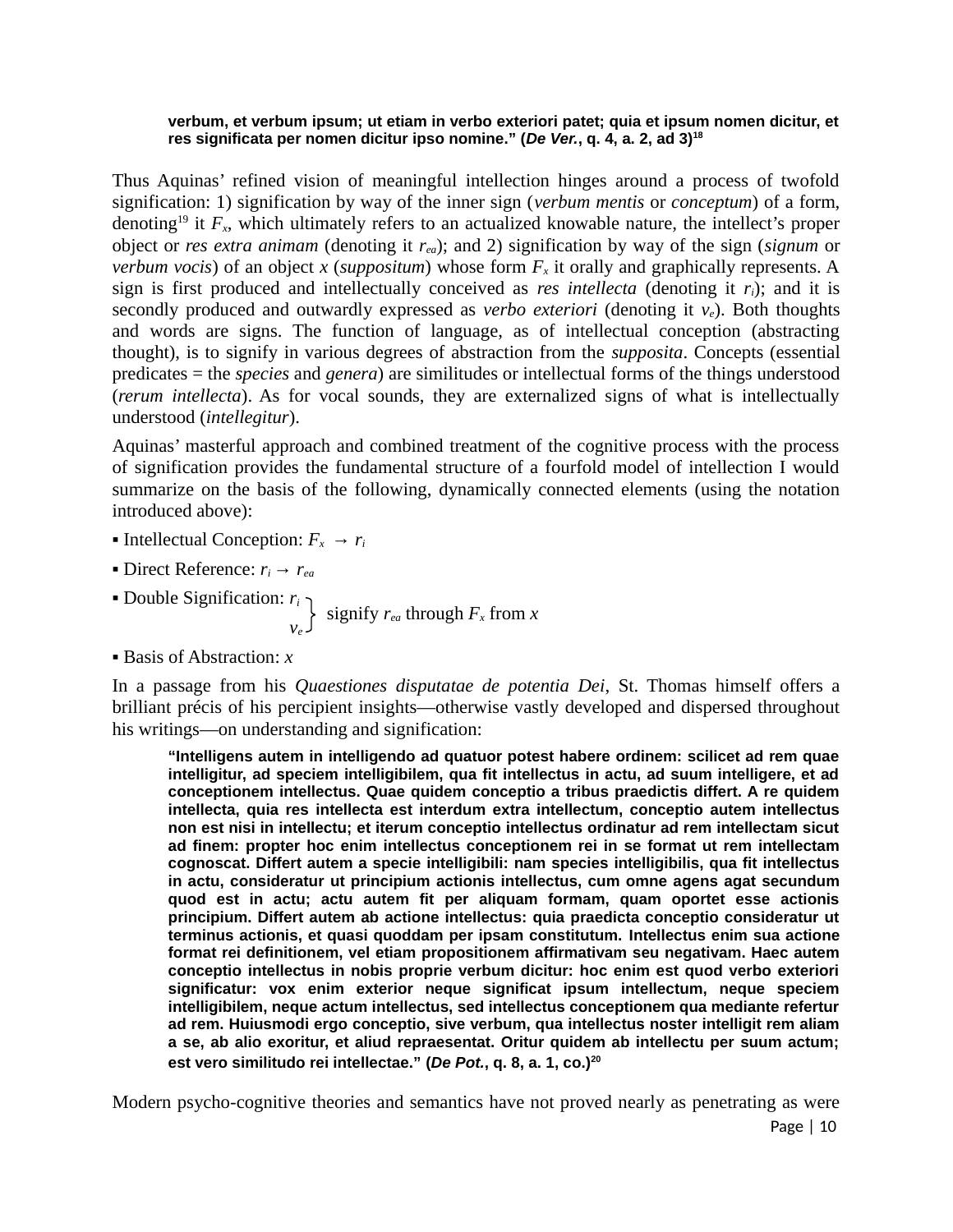the major scholastic masters, one of the most prominent of whom was St. Thomas Aquinas. So far as they have remained in touch with healthy philosophical foundations, they have essentially been rediscovering for themselves and re-expressing the great scholastic doctrines via modern conceptual features and terminology.

### **Ontological Argument, Modal Propositional Logic, and the Central Theological Equation<sup>21</sup>: Anselm, Gödel, and Aquinas**

We end with a few thoughts which, so far as this paper goes, are only intended to indicate the direction for further investigations regarding the mutual logical and theological implications of three important, yet ordinarily little considered subjects among contemporary professional theologians and philosophers (contemporary logicians and theorists of knowledge), videlicet: St. Anselm's ontological argument, Kurt Gödel's modalized version of the latter, and St. Thomas Aquinas' understanding of the divine simplicity of pure existence itself.

Gödel is rightly renowned as one of the most important logicians of all times and essentially remembered for his far-reaching metamathematical demonstrations known as Incompleteness Theorems<sup>22</sup>. He is considerably less known for his intellectual kinship with some of the great medieval thinkers we have mentioned above and original insights into their core metaphysical concerns. In particular, through Leibniz, he took very seriously the question of the ontological argument for the existence of God, which St. Anselm first laid out in his *Proslogion*, providing a universally admissible nominal definition of God as: "…aliquid quo nihil maius cogitari possit"<sup>23</sup>. The argument entails the following line of logical reasoning: if this definition can be understood, then this something (*aliquid*) must exist in the understanding. But if it so exists in the understanding, that is to say, conceptually, then it follows that it can also be thought of as existing in reality. For "aliquid quo nihil maius cogitari possit" cannot merely exist contingently. If it did, it would contradictorily be possible to conceive of an even greater *aliquid* existing necessarily. In modal logical terms, it is *impossible*  $(CNE)^{24}$  that something that is so great that no greater can be conceived would exist but in thought alone (i.e. in a contingent fashion only); for, were it the case, then a greater could be conceived, viz. as truly existing beyond the contingent state of mere conceptual existence. Anselm's proof is based on two underlying modal ideas yielding the following two essential features of modal reasoning: 1) the *possibility* (PE) of God's existence ultimately implies its *necessity* (NE); and 2) it is impossible to think of God as nonexistent.

Gödel worked out his own ontological proof by interpreting Anselm's argument through quantified modal logic<sup>25</sup>. His rigorous axiomatized approach, which it is not for this paper to focus on, is aimed at consolidating Anselm's original proof against the subsequent contentions that it unlawfully moves from the idea of the most perfect possible *alquid* to the necessity of its real existence. The central idea of these contentions is that there is no valid path for inferring that the real existence of the most perfect possible *alquid* is the necessary condition of the idea we can conceive of it. As Gödel keenly recognized, the weakness of the Anselmian original proof does not lie in its logical core, but in its original formulation: the "cogitari possit" in Anselm's original phrasing seems to limit the actual validity of his argument to one for the mere *possibility* of God's existence. Despite the use of "nihil", the reasoning loses its conclusive force that God must therefore exist both in thought and reality. Gödel's proof introduces and relates (1) the concept of "positive properties", (2) the definition of the essence of a "God-like" individual, and (3) the idea of necessary existence. Using modern modal operators, Anselm's proof can be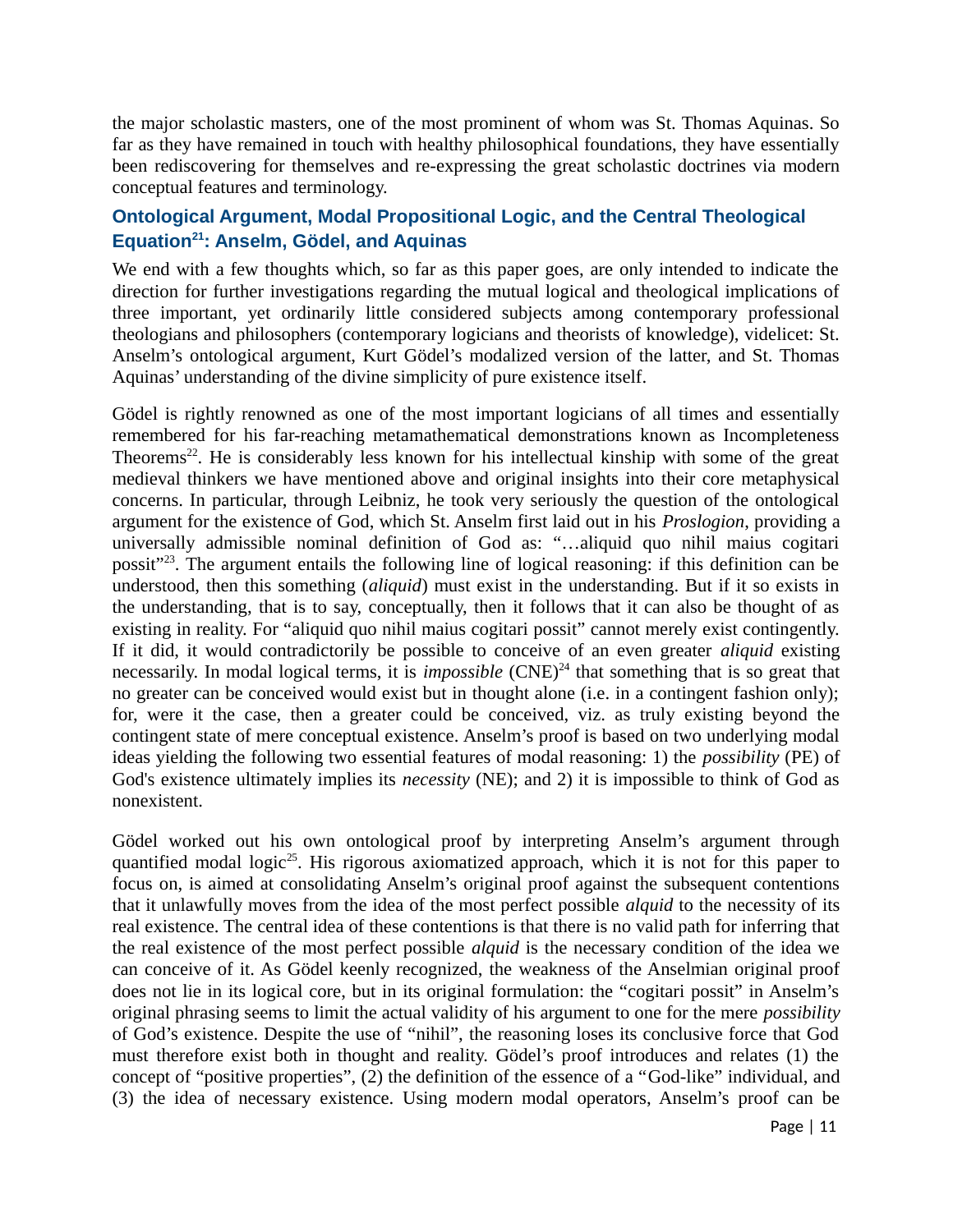restated as saying that it is not possible for the proposition (in *cogitatione*) that God exists not to be the case:

$$
{\sim}{\hspace{-0.3pt}\sqrt[3]{\sim}}{\mathsf{G}}\equiv\textstyle\prod{\mathsf{G}}
$$

Hence that the possibility of God's existence actually implies its necessity:

◊G → **□**G

Gödel's proof depends on the definitions of:

(1) Positive properties:

 $Pos(P) \leftrightarrow \sim Pos(\sim P)$ 

(2) God-like individualness G as assuming all positive properties that are defined to necessarily pertain to the essence of being God:

 $G(x) \leftrightarrow \forall P[Pos(P) \rightarrow P(x)]$ 

(3) Necessary existence:

 $N E(x) ≡ \forall P [P Ess x \rightarrow \Box x P(x)]$ 

as a positive property:

Pos(NE)

By the definition of God-like individualness G (2) and necessary existence NE (3), if an individual  $x$  is God-like, then being God-like is the essence of  $x$ . G $x$  is therefore true and necessarily has the property *P* which is necessarily positive (1) and itself said to be the essence of *x*. It follows that  $G = P$  and  $NE = P$ , which likewise entails Pos(*P*). Hence  $\Box P(x)$  is the case, which entails G Ess *x* (a God-like *x* whose essence it is to have *P*), or:

**□**Ǝ*x*G(*x*)

Gödel's conclusion is that of Anselm's: God necessarily exists—there is an *x* such that *x* has the essential property of necessarily existing, i.e. whose nature it is to exist.

Provided an exhaustive definition of the concept of existence, the development of which would require expanding the limits of this paper, it is my contention that Gödel's modalized ontological argument raises but one slight ambiguity due to its use of 'necessary existence' as a property. Along the lines of Avicenna's conception of God as that whose existence is necessary, it seems to "trap" God within the categorization of existence. To say that something must be the case,  $\Box x$ , i.e. that it is not possible for it not to be the case,  $\sim \sqrt{\sim}x$ , may not adequately serve the purpose of correctly conceiving of God who, provided we are truly referring to the One true God, is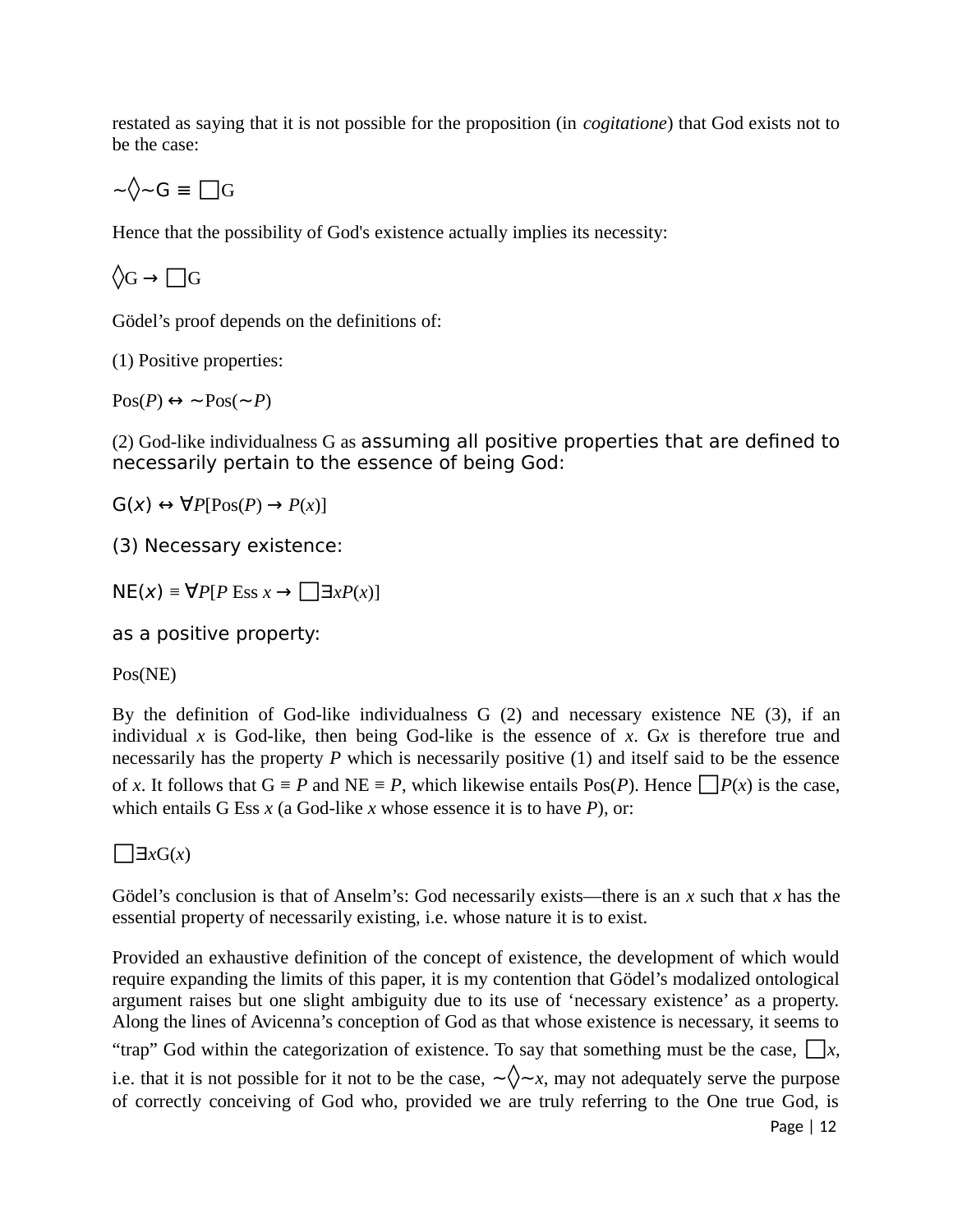transcendently other than the modes of existence under which things in the world are found and defined to necessarily or contingently be true or false. For the necessity of x in  $\Box$ x may not refer to the essence of *x*, but only be defined as a contingently necessary property of *x*, as would for example the relative necessity of a law (relative to the conditions under which it applies and the number of cases with respect to which it functions as a law). Thus it does not necessarily follow that the modal category of necessity (NE) taken as a positive property of *x* actually implies it as inherently pertaining to the essence of *x*. For it is only contingently and relative to other states of existence in the world that it may enter the definition (the essence) of *x* to be called 'necessary'.

Gödel's logically flawless proof nearly says what St. Thomas Aquinas' "central theological equation" affirms, namely that if the property of existence in God is an essential property, then it is identically His essence. However, the inner theological coherence of the Angelic Doctor's understanding of the divine simplicity of pure existence itself takes it a step further than can the ontological argument alone. Theologically speaking, Aquinas does not think of existence as a property. The conclusion that God is His own act of existence<sup>26</sup> entails that He must be absolutely simple and whole<sup>27</sup>—i.e. that of Him alone it can be said that He is without any composition and potency, therefore without limitation and change. Thus God does not have properties. For nothing, properly speaking, qualifies the divine essence—other than the divine essence itself. But of course the divine essence is not its own property, and thus does not, properly speaking, qualify itself. God is His own nature, intellect, will, life, blessedness, goodness, etc. None of the *n*-predications of God with reference to what He is, is not, or does implies composition or qualifying addition of properties to the divine essence and operations. All in Him is His own supremely undivided substance $^{28}$ .

One must therefore begin by endeavoring to properly conceive of what is actually meant by the concept of 'God'—of the omnipotent, omniscient, omnipresent, and intimately personal (Triune) reality whose very Godhead (*quidditas*) is identically and dynamically the eternal self-subsisting act of being (*esse*) itself. Thus, *quid est Deus*? The only logically consistent answer is: *ipsum esse*—'to be' itself, which is tantamount to being self-subsistent. God's *esse* and His quiddity are identical, which really is beyond our knowledge and grasping in this present life. But while we cannot at present comprehensively know what it finally means, we can correctly conceive of it, so far as the use of sound logic allows us to. The term 'God' is, logically speaking, affirmatively predicable precisely because God's nature and God's *esse* are one and the same.

In the proposition 'God exists', existence is critically not *something* we predicate of the *subject* 'God'—as we may do of anything else that is said to exist. By way of bi-conditionality, to strip it down to its bare logical form, this unique case may be stated as follows (using my own symbolic notation) $^{29}$ :

Ǝ*x*(*x* = **Θ**) ≡ **Θ** = *x* …………………………………… Eq(1)

Outside the reality of the divine essence's absolute simplicity, such a statement is but tautologically meaningless. Thus to say with Aquinas that God is the substantially self-subsisting act of existence is identical as saying that God is that unique reality whose essence it is *not* to receive existence. There is therefore an implicit *negation* of modal existence in the very affirmation that God, *per ipsum*, is *esse*.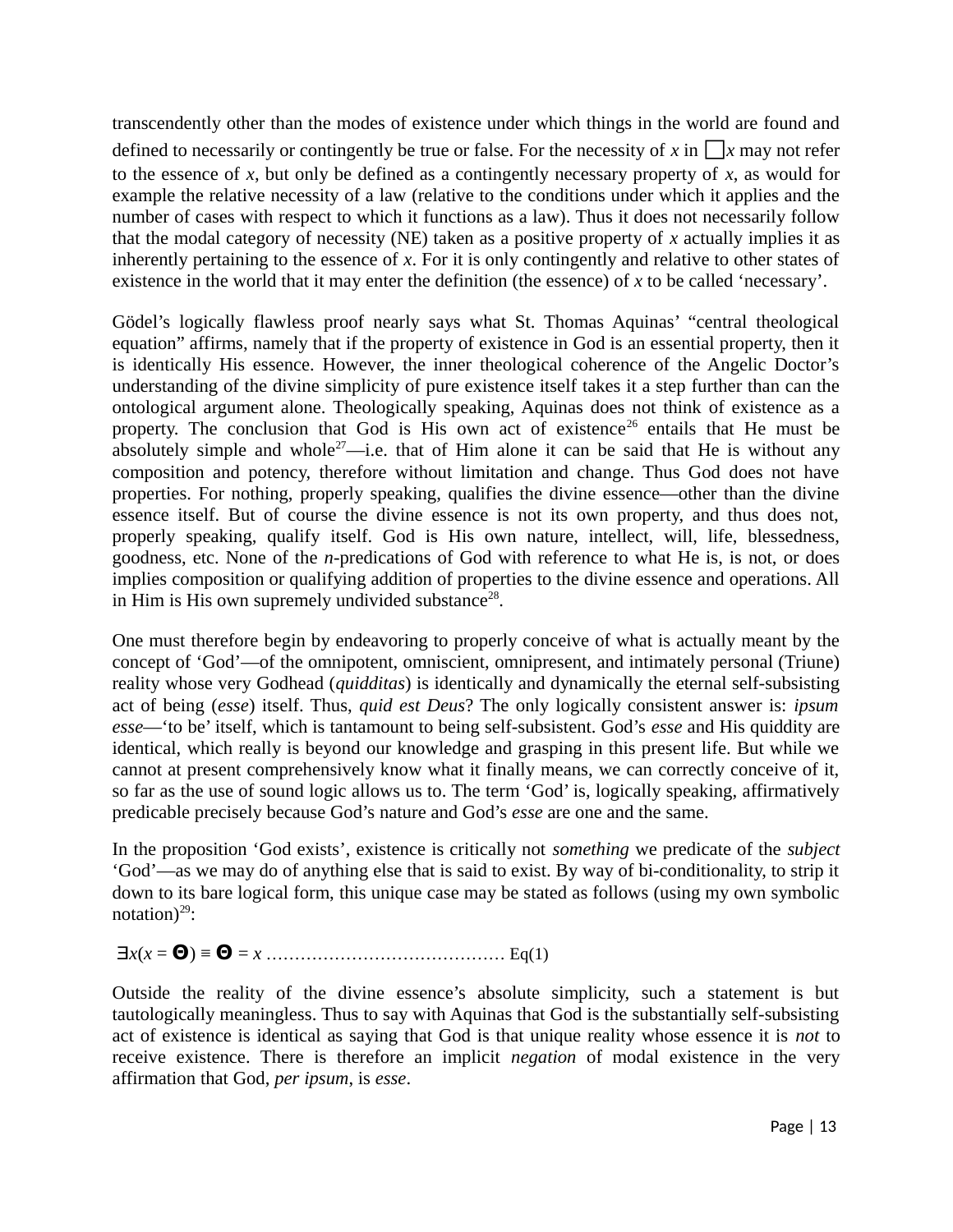Finally, God's absolute unicity cannot be properly conceived of apart from the Catholic understanding of God's inner—Trinitarian—life. The understanding of God as being the Trinity is vital to properly conceive of God at all. But the modal categories may not strictly speaking apply to God's transcendently other intimate life. The property of necessarily existing is indeed meaningful as applied to God in relation to creation. Within the framework of that relation of creation to God, one reasons rightly only to the measure that one conceives of God's self-existing nature and action as necessarily underlying and permeating the world. Such must absolutely be and is indeed the case insofar as our existence and that of whatever else *ex-ists* is finally unintelligible if it is not grounded in the ultimate self-subsisting, efficient, formal, and final Cause of all non-self-existing life. For the reality of the world is in itself only a possibility contingently actualized. Existence must be bestowed upon the possibility of the world for it to be brought into actuality (contingent act of being), which requires a Cause whose very essence is to exist *per se*—a primal cause whose nature it is to necessarily exist through itself. Existence, it follows, is accidentally (contingently) predicated of every other reality whose essence itself is relative (*per aliud*) to an all-encompassing and incommensurable causality whose essence is its very act of being. However, the relation of God to creation being non-necessary<sup>30</sup>, the inner life of God (*intra Trinitatem*) lies beyond the concept of 'necessarily existing' as it nonetheless rightly applies to the conception of God put forward in an ontological argument of the form of Anselm's and Gödel's. As the transcendent necessary Cause of all creaturely existence, God does not, by definition, belong within the specific and conditional ontological determination that simultaneously bounds His creation and allows it the ability to generate truly contingent events. God, in Himself and in His operations *ad extra*, transcends the modal categories, together of necessity and contingency, which by definition belong to the being of His creation<sup>31</sup>. Thus the One who is knows no determination, not even that of existing necessarily. Beyond the necessity of divine self-existence as understood from the viewpoint of contingent existence, revelation alone opens the door into the inner dynamics that is divine life itself. God is pure actuality (*actus purus*) whose Godhead is *ipsum esse subsistens* as *relationality*. The revelation of God's inner life reveals Him to be substantial relationality (essentially relational), which is the same as saying that relationality in God is the divine essence itself.

It is only in the doctrine and theology of the Triune God—which the different versions of the Protestant rebellion have, for the most part, gravely compromised and traded for some varying flavors of monistic deism<sup>32</sup>—that we begin to contemplate that God is His own Godhead in the very act of communicating all He is in, through, and to Himself. Hence divine relationality does not solely obtain as "existing between" the divine Persons. Rather, the divine Persons are themselves the divine essence as Subsistent Relations. Thus the original central theological equation, Eq(1)<sup>33</sup>, must be understood in terms of another equivalent theological equation, calling it Eq(2), which reads as follows: the actions *ad intra*, A<sup>o</sup><sub>*ai*</sub>, are the divine essence itself, **Θ**, and equally the same as the four internal divine relations<sup>34</sup>,  $\{R_1, R_2, R_0, R_3\}$ <sup>35</sup>, which equally are the three distinct divine Persons, Father (Y), Son (W), and Holy Ghost  $(H)^{36}$ :

**Θ** = A<sup>o</sup> *ai* = {R1, R2, R0, R3} = {Y, W, H} …………………………………… Eq(2)<sup>37</sup>

Thus, Eq(1)  $\Leftrightarrow$  Eq(2):

 $\exists x(x = \mathbf{\Theta}) \equiv \mathbf{\Theta} = x \Leftrightarrow \mathbf{\Theta} = A^{\circ}_{ai} = \{R_1, R_2, R_0, R_3\} = \{Y, W, H\}$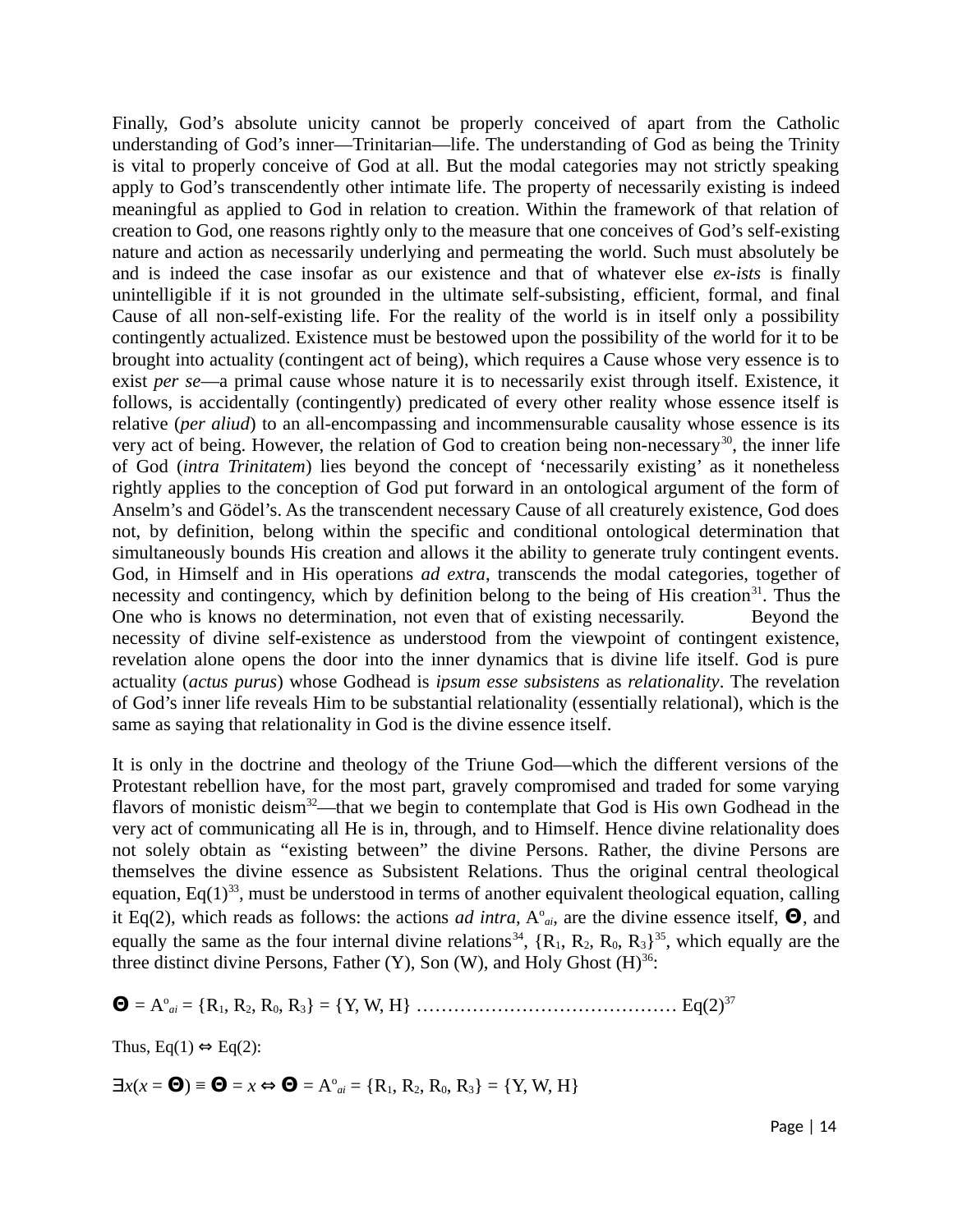In sum:

Action *ad intra* of generating =  ${R_1}$  = Paternity  ${Y}$ Action *ad intra* of being generated =  ${R_2}$  = Filiation  ${W}$ Action *ad intra* of co-spirating =  ${R_0}$  = Active Spiration  ${H}$ Action *ad intra* of being co-spirated =  ${R_3}$  = Passive Spiration  ${H}$ **Θ**

## **Conclusion**

Despite its very wide spectrum of topics and expertise, the historiography of medieval philosophy has never been too prone to dive into the nooks and crannies of its own analytic tradition. The reasons for this state of affairs are manifold but I would submit that, besides the field's own internal complexity (given the variety and extent of the issues following within its purview), the overall influence of modern analytical positivism has been and remains one of the primary factors. The prejudice remains indeed very much alive, including among medieval scholars, that scholastic analytical thought is not worth bothering about, given its strong ties to metaphysics and theology—which positivism has supposedly exposed to be driven by mistaken uses of language and immature conceptions of the workings of cognition. Thus the philosophy of modern logical analysis, which as such deeply connects with and continues the work of the greatest scholastic thinkers, has been used and appealed to by the proponents of the positivist theory of meaning to simply relegate most if not all medieval analyses to the domain of meaningless antiquities suited only to outdated metaphysical worldviews. The very brief considerations laid out in this article are meant at least to suggest that modern thought's antimedieval ideas and biases cannot stand the test of honest intellectual investigation of scholasticism based on critical examination of its primary sources. As has been pointed out in this paper, the Scholastics' distinctively ontological theorizing about the status of concepts and thoughts in relation to logic and the process of signification is connected to some of the most intricate and enduring problems of philosophy, ranging from primary issues in epistemology, the interdisciplinary scientific study of the mind and its operations, semiology, and metaphysics, among other major fields of research. Much remains for contemporary analytic philosophers and cognition theorists to investigate and learn from the Scholastics. That the latter's systems of logic were essentially devised to analyze both language and pure thought with a view to better expressing the subject matter of theology is certainly no good reason for the former to discredit them as irrelevant. The contrary is assuredly true. God, the divine essence, is the end of all speculative inquiry and the supreme Good human nature is ordered to. It therefore behooves new logicians (following in the footstep of Gödel and others) to address the inherent limitations of rationalism and, in collaboration with new theologians (following in the footsteps of the scholastic masters), to account afresh for the essential place and function of divine revelation in epistemology.

To finish with, I would like to add a few words about the correlation between logic and Catholic orthodoxy, which is one that widespread liberal trends in the post-Vatican II Church tend to dangerously undermine. Blessed John Duns Scotus, the great late medieval theologian left a remarkable example for the whole Church of deep harmonization of the rational demands and concerns of analytical thought with that of true mystical contemplation. Because he was a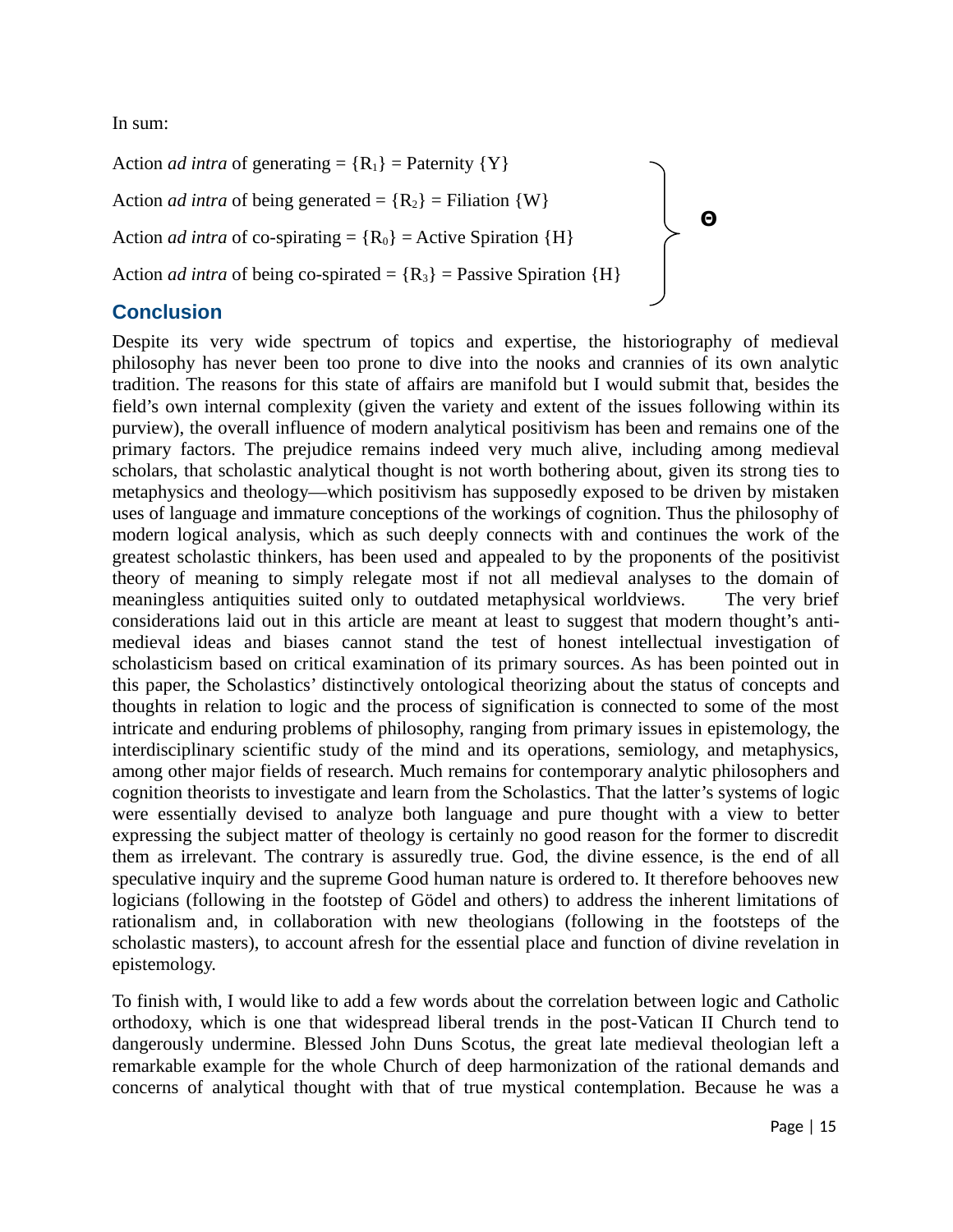remarkably penetrating thinker and deeply loved the Mother of God, the *Doctor Subtilis* also became *Doctor Marianus*. He famously fought to defend the revealed but—in his own days undefined truth of the preservation of the Blessed Virgin Mary from all stain of Original Sin from the very moment of her conception. Scotus' truly inspired insights into the pivotal mystery of the Immaculate Conception of the Mother of God unquestionably proved a uniquely crucial development in the traditional history of the Catholic Church's holy doctrine. It should certainly impress us and fill us with great gratitude that the subtle Scottish scholastic master was granted to see and so keenly articulate the vital truth and role of this prime piece of divine ingenuity within the *opus magnum* of our redemption. And it took both sound logic and deep love of the Most Holy Virgin to devise and articulate the argument he successfully laid out for that great truth to be so defended as to unanimously be recognized and officially declared a dogma of the Catholic Church by Pope Pius IX on December 8,  $1854^{38}$ .

The most important thinkers of the Middle Ages viewed and used logic as a tool to improve pure thought and to know the truth. While their many and ingenious philosophical endeavors did prepare and often address with much perspicacity some of the most difficult and gripping problems laying before man's inquisitive reason, their ultimate concern was the service of revealed Truth through the orthodox defense of the Catholic Faith and the propagation of the *knowledge* of the divine mysteries expressed within it—i.e. the fulfillment of the noble task of the theologian. In sharp contrast with both the counter-religious rationalism characteristic of post-scholastic "Enlightenment" (early modernity) and the impoverished rationality of our current post-Enlightenment relativistic age, the Scholastics held fast to the view that, illuminated and raised from within by supernatural faith, human reason is capable and meant to give its full intellectual assent to the truthfulness of what surpasses its limited natural scope and requirements. Within the context of true Christian thought and life, reason is never depreciated, undermined by the truths of faith. The Catholic tradition characteristically revers reason (*ratio*) and sees its source in the divine Logos<sup>39</sup> of creation (who is also God's inner *Verbum sui*), gently and gratuitously speaking all things into being by way of intelligence and love. God's own Truth and Word provides the measure of human reason, which implies the uttermost dignity of the latter and lays out the supreme path and norm for both intellectual pursuit and moral conduct. Accordingly, from a Christian standpoint, the intellectual and moral life is essentially to be based upon the exercise of right reasoning.

The social and moral collapse into which contemporary Western civilization is now sinking beyond natural recovery means bears dreadful witness to the deeper collapse it suffers from, that of reason onto itself. Despite its many technological achievements and stress on "reason alone", loss of rationality is indeed one of the distinctive features of our overly secular age. Symptomatically, the general state of things with the influence of reason gradually fading away closely ties in with the general crisis of faith—the overall decline of an objective sense and awareness of God in the shaping of the mind and moral ethos of post-Enlightenment Western societies. The deep symbiosis between faith and reason, which informs and structures the whole Catholic understanding of knowledge (epistemology) and love (charity), implies that the compromising of one is tantamount to the compromising of the other. Hence, to bring salvation to the present cultural situation for us in the West means precisely this: to help it rediscover the *mark of reason* lying at the heart both of reality and man.

### **NOTES**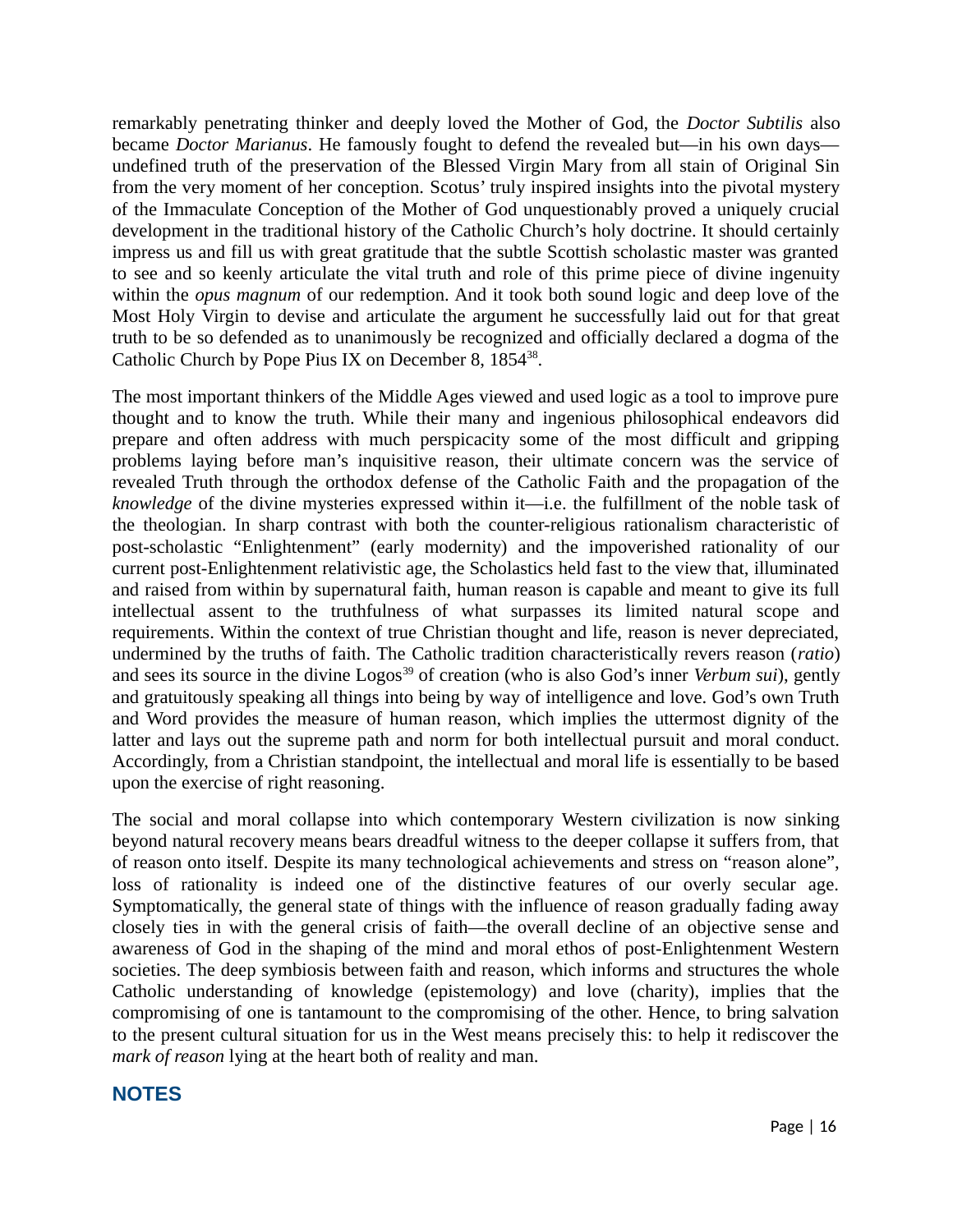**<sup>1</sup>The** *tropes* **(τρόποι) and logotropes (***λογ***ότρόποι), "modes", were structures of inference designed by the Stoics to replace determined elements of reasoning by variables. Unlike Aristotle's terms, these variables symbolize propositions. The Stoics classified five fundamental unproved modes or tropes.**

**<sup>2</sup>All of these giant representatives of scholasticism were priests (some bishops) and friars (including Abelard, who eventually became a monk following the tumultuous ending of his romantic affair with Héloïse). The case of Blessed Raymond Lully's life (1232-1315) and astoundingly diverse works is one that massively rebuts the favorite clichés of low-information twenty-first century academics and other contemporary "religion-free" anti-medieval bigots. Raymond Lully (in Castilian: Raimundo Lulio) began by leading a very worldly life (which included many affairs) while serving as a major-domo and tutor to the future king of Majorca (James II). He eventually married. After his conversion to Catholicism, he became a tertiary (lay) Franciscan friar and lived the life of a hermit for close to a decade, prior to multiplying missions in North Africa he particularly and prayerfully devoted to the conversion of Muslims to the one true Faith. Lully was an extraordinarily accomplished writer (he wrote in several languages, including Arabic), mathematician, logician, philosopher, and theologian, the very rare type of a true polymath. He went on to become a mystic and died a martyr. Pope Pius IX beatified him in 1857. Long before Leibniz and Pascal, he thought of and designed computation theories and devices which he further applied to the development of a voting theory anticipating modern statistics and computer science. Lost manuscripts of his were recently discovered, including his** *Ars electionis***. In his main and most ingenious work,** *Ars genralis ultima* **(1305), Lully designed a method to coherently articulate religious and philosophical propositions by means of combinatorial selection. He originally intended it as a debating instrument for the purpose of winning Mohammedans to the Christian religion through the proper use of logic and reason. He eventually constructed a sophisticated logical machine using various combinatorial devices (letters, geometrical figures, and truth table-like computation charts) and rules to produce all possible logical combinations of the elements and categories of thought he saw to be ingredient to the sound utterance (in the form of logical propositions) of true knowledge.**

**<sup>3</sup>Cf. Frege's important distinction and relation between the** *sense* **(***Sinn***) and the** *denotation* **(***Bedeutung***) of a name he developed in** *Über Sinn und Bedeutung* **(1892).**

**4 Adam in the Garden (Gen 2:19-20) speaks by way of nominating the quiddity of what is divinely shown to his intellect.**

**5 Gottlob Frege,** *Collected Papers on Mathematics, Logic and Philosophy***, ed. B. McGuinness, tr. M. Black et al., Blackwell (Oxford, 1984).**

**6 C. S. Peirce,** *Reasoning and the Logic of Things: The Cambridge Conference Lectures of 1898***, Lecture Three:** *The Logic of Relatives***, ed. Kenneth Laine Ketner, with intro. Kenneth Laine Ketner and Hilary Putnam, Harvard Historical Studies (1992), pp. 146-164; C. S. Peirce,** *Description of a Notation for the Logic of Relatives, Resulting from an Amplification of the Conceptions of Boole's Calculus of Logic* **(1870), reprinted in** *Collected Papers of Charles Sanders Peirce***, vol. 3, ed. Charles Hartshorne and Paul Weiss, Harvard University Press (Cambridge, MA, 1931-1958), pp. 45-149.** 

**7 The notation below is not Peirce's. I introduce it here to generically illustrate the notion of logical subject (denoted with a capital variable, such as** *A***) and how it functions in Peirce's logical analysis of triadic propositions.** 

**8 In** *The Essential Peirce, Selected Philosophical Writings***, vol. 2 (1893-1913),** *Pragmatism (1907)***, ed. the Peirce Edition Project, Indiana University Press (Bloomington, IN, 1998), p. 411.** 

**9 In** *The Commentaries on Boethius by Gilbert of Poitiers***, ed. Nikolaus M. Häring, Studies and Texts 13, Pontifical Institute of Mediaeval Studies (Toronto, 1966), p. 67.**

**<sup>10</sup> [NB: I provide my own translation of the texts here quoted in the original Latin] "There are three distinct [domains]: factual reality, understanding, and discourse. The understanding of a thing is conceived, while the discourse is signified. But the discourse is like a sign [a medium] enabling the actualization of intelligence into**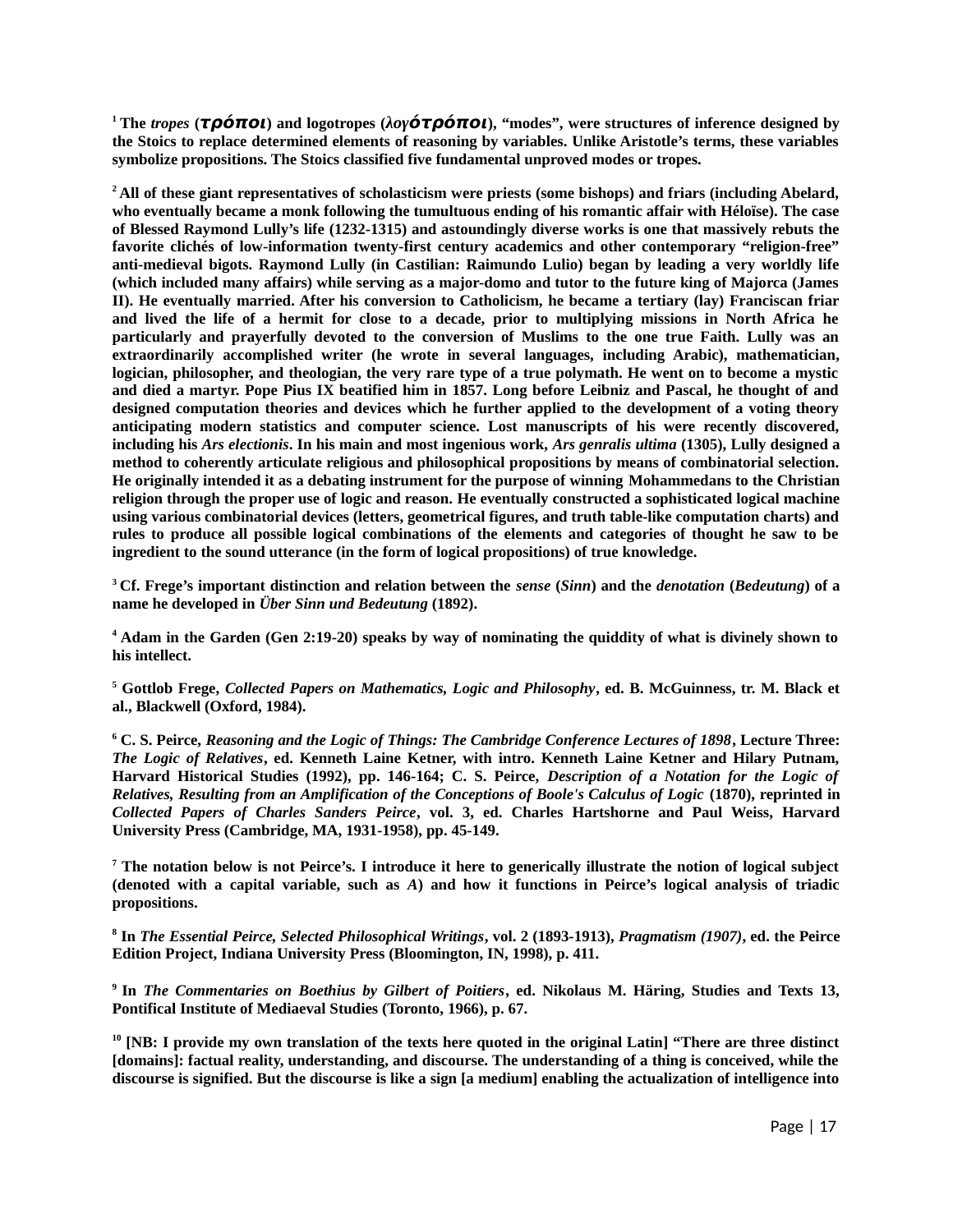**[knowing] all things, regardless of how things are [in themselves], by which it [intelligence] can hold the proper concept of all things [it knows]."**

**<sup>11</sup>** *ST***. I<sup>a</sup> , q. 27, a. 1, ad 2.**

**<sup>12</sup>***ST***. I<sup>a</sup> , q. 14, a. 5, co.**

**<sup>13</sup>Aquinas refers to these as "naturae in particularibus existentes" ("natures existing in particulars"), in** *ST***. I a , q. 84, a. 7, co., which I refer to a little further as individualized essences of singular realities. Insofar as knowledge occurs through a process of signification such as both Aquinas and Peirce described respectively, these individual natures are known as** *ultimum significata* **of the intelligible species preserved in the passive intellect—the latter understands actually by forming its universal concepts by abstraction from the former.**

**<sup>14</sup> The medium of knowledge between the meaning of outer words and the ultimate objects of actual knowledge.**

**<sup>15</sup>** *ST***. I<sup>a</sup> , q. 14, a. 5, co.: "[…] speciem propriam adaequatam ipsi cognoscibili…" ("[…] the proper species adequate to the knowable [nature]").**

**<sup>16</sup>"I answer that for every name there are two things to consider: namely that from which the name is imposed, what is called the quality of the name, and that to which it is imposed, what is called the substance of the name; and the name, properly speaking, is said to signify the form, or quality from which the name is imposed, and is said to stand for the thing to which it is imposed."**

**<sup>17</sup>***ST***., I<sup>a</sup> , q. 85, a. 2, ad 2;** *ST* **I<sup>a</sup> , q. 76, a. 2, ad 3 and 4.**

**<sup>18</sup> "The intellectual conception is a medium between the intellect and the thing intellectualized, because through its mediation the intellectual operation reaches the thing. For that reason, the intellectual conception is not only that which is understood but also that by which the thing is understood. Thus that which is understood can be said to be both the thing itself and its intellectual conception. And likewise, that which is spoken interiorly can be said to be both the thing expressed by the word and the word itself; as is also true of the exterior word, because both the name and the thing the name signifies are expressed when the name is spoken."**

**<sup>19</sup> The notation here introduced is only my own. It is neither conventional nor is it found in Aquinas' own writings. But it accurately and elegantly captures the key concepts and ideas at work in the Common Doctor's fine theories of intellection and signification.** 

**<sup>20</sup>"The man of understanding may have a relation to four things in understanding: namely to the thing which is understood, to the intelligible species whereby his intellect is actualized, to his act of understanding, and to his intellectual conception. This concept differs from the above three. It differs from the thing understood, for the latter is sometimes outside the intellect, whereas the intellectual conception is only in the intellect. Moreover the intellectual conception is ordered to the thing understood as its end, inasmuch as the intellect forms its concept thereof so as to know the thing understood. It differs from the intelligible species, because the latter, which actualizes the intellect, is considered to be the principle of the intellect's act, since every agent acts insomuch as it is actualized: and it is actualized by a form, which must be a principle of action. And it differs from the act of the intellect, because it is considered as the term of the action, and as something through which it is realized. For the intellect by its action forms a definition of the thing, or even an affirmative or negative proposition. This conception of the intellect in us is called properly a word, for this is what is signified by the exterior [spoken] word. For the external utterance does not signify the intellect itself, nor the intelligible species, nor the act of the intellect, but the concept of the intellect by means of which it mediately refers to the thing. The concept or word of this kind, by which our intellect understands a thing distinct from itself, therefore rises from another and represents another. It rises from the intellect through its act: and it is the true similitude of the thing understood."**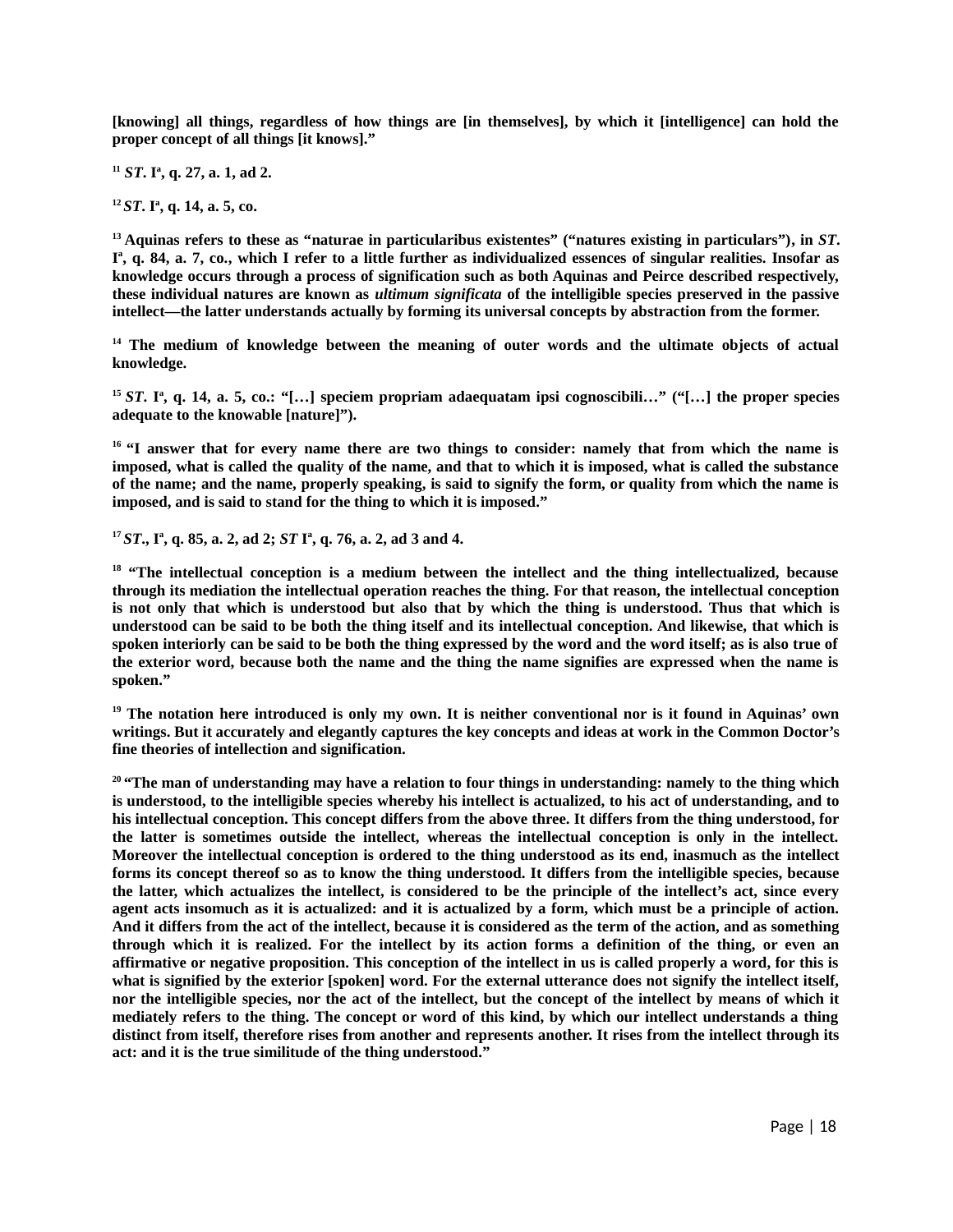**<sup>21</sup>Expression I coined and whose** *theo-logical* **meaning I explain and symbolically represent further down (see pp. 20-22).** 

**<sup>22</sup> Respectively establishing 1) that in any consistent axiomatized system of arithmetic there are true arithmetic statements that cannot be proved (which is tantamount to proving that it is impossible to prove the completeness of any such system); and 2) that it is impossible to axiomatically prove the consistency of a system of arithmetic within that given system.** 

**<sup>23</sup>"… a something greater than which cannot be thought."**

**<sup>24</sup> Can never exist.**

**<sup>25</sup>Modal logic is designed to extend the field of propositional logic by introducing two new categories of existence-based analysis to express the states or modes under which things are necessarily (□) and possibly (◊) true or false.**

**<sup>26</sup>** *ST***. I<sup>a</sup> , q. 3, a. 4, s. c., Aquinas quotes Hilary of Poitiers: "[…] esse non est accidens in Deo, sed subsistens veritas." ("[…] existence in God is not accidental, but subsisting truth."). He then goes on to say: "Deus non solum est sua essentia […] sed etiam suum esse." ("God is not only His own essence […] but also His own existence.").**

**<sup>27</sup>** *ST***. I a , q. 3, a. 4 and 7.**

**<sup>28</sup>** *ST***. I a , q. 28, a. 2, co.: "[…] quidquid est in Deo, est eius essentia." ("[…] all in God is His essence.").**

**<sup>29</sup> Θ (uppercase Theta) = G, i.e. God's Godhead. This is what I call the "Central Theological Equation", which in plain English reads as follows: there is an** *x* **(existing/***esse***) such that it is Θ (God) if and only if Θ (God) itself is affirmatively predicable of** *x***.**

 $^{30}$  *ST*. I<sup>a</sup>, q. 6, a. 2, ad. 1; *ST*. I<sup>a</sup>, q. 28, a. 1, ad. 3: "[…] ideo in Deo non est realis relatio ad creaturas. Sed in **creaturis est realis relatio ad Deum, quia creaturae continentur sub ordine divino, et in earum natura est quod dependeant a Deo." ("[…] therefore there is no real relation to the creature in God. But in creatures there is a real relation to God, because creatures are contained under the divine order, and their very nature entails dependence on God.").**

**<sup>31</sup>** *CG***, lib. 1, cap. 85, n. 1-6: "Sed aliquibus rebus secundum modum suae naturae competit quod sint contingentes, non necessariae […] Completio autem universi exigit ut sint aliqua contingentia […] Divina igitur voluntas non excludit a rebus volitis contingentiam." ("But it suits certain things, according to the mode [=** *modal* **state of being] of their nature, that they be contingent, not necessary […] The completeness of the universe requires that there be some contingency […] The divine will, therefore, does not exclude contingency from the things it wills.").**

**<sup>32</sup> While most contemporary Catholics seem, very tragically, to have nothing to do with it.**

**<sup>33</sup>Cf. p. 20.** 

**<sup>34</sup>** *De Pot***., q. 9, a. 9, ad. 27: "[…] in divinis sunt quatuor relationes, nedum duae; sed solum tres ex eis sunt personales, nam una earum, ─ scilicet communis spiratio, ─ non est proprietas personalis, cum sit communis duabus personis: et ideo non sunt in divinis nisi tres personae." ("[…] in God there are four relations, not only two; but only three of them are personal, for one of them, ─ namely common Spiration, ─ is not a personal property, since it is common to two Persons: and for this reason there are only three Persons in God."); see also** *ST***. I a , q. 30, a. 2.**